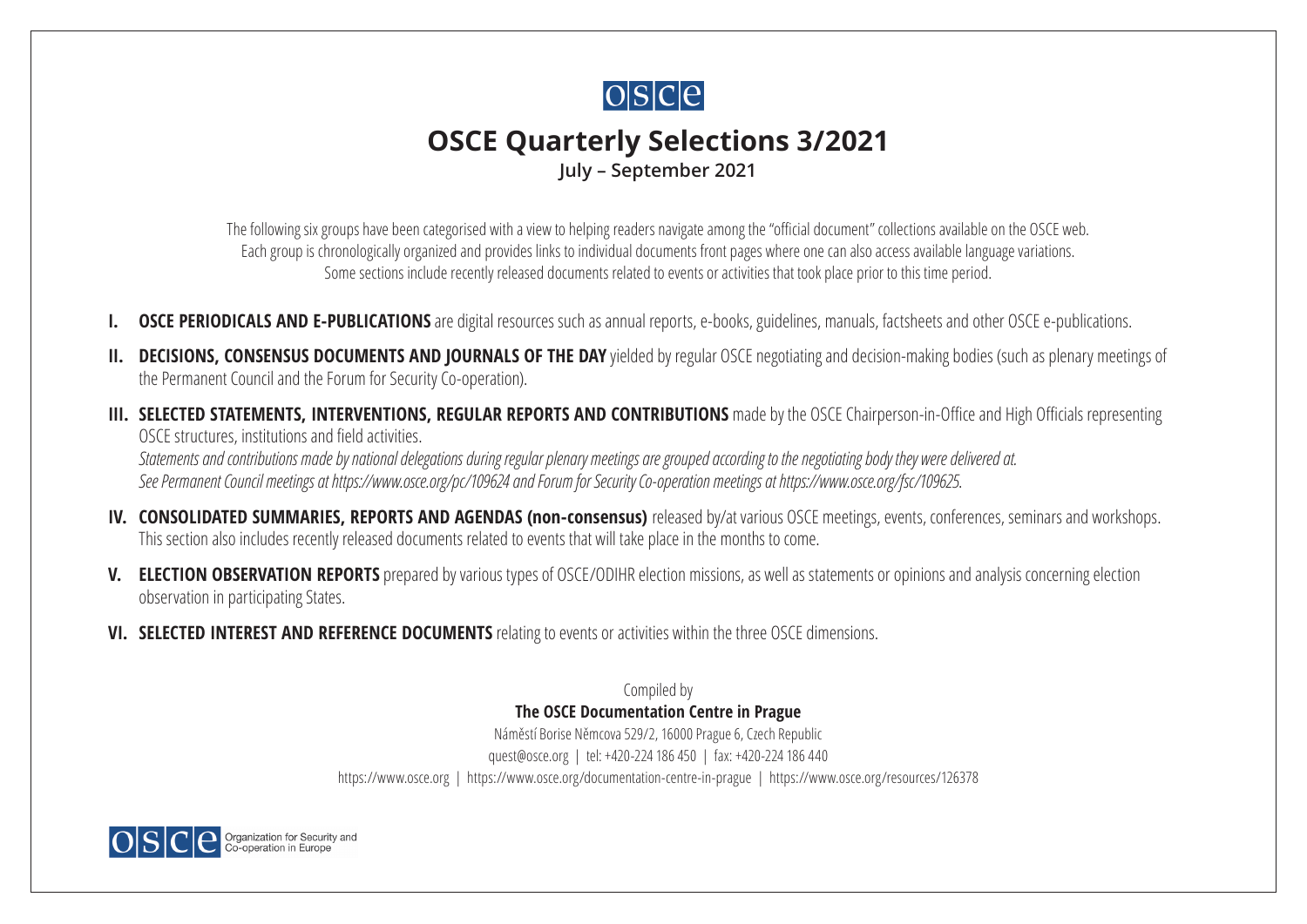## **ABBREVIATIONS AND ACRONYMS**

AIAM — Annual Implementation Assessment Meeting ASRC — Annual Security Review Conference ATU — Action against Terrorism Unit CCA — Court of Conciliation and Arbitration CiO — Chairperson-in-Office CGAP — Contact Group of the Asian Partners for Co-operation CGMP — Contact Group of the Mediterranean Partners for Co-operation COMMS — Communication and Media Relations Section CPC — Conflict Prevention Center CS — OSCE Secretariat Conference Services DHR — Department of Human Resources EC — Election Code EAM — Election Assessment Mission EEF — Economic and Environmental Forum EET — Election Expert Team EOM — Election Observation Mission EST — Election Support Team ExtCoop — External Co-operation FSC — Forum for Security Co-operation FYROM — the former Yugoslav Republic of Macedonia FSC-PC — Joint FSC-PC Meeting HCNM — High Commissioner on National Minorities HDC — Human Dimension Committee HDIM — Human Dimension Implementation Meeting HDS — Human Dimension Seminar HOC — Head of Centre HOM — Head of Mission IEOM — International Election Observation Mission IROM — International Referendum Observation Mission LEOM — Limited Election Observation Mission MC — Ministerial Council NAM — Needs Assessment Mission

#### **Documentation acronyms (ID)**

- .JOUR Journal of the day
- .DEC Decision
- .DEL Issued by one or more delegation(s)
- .DOC Document of particular importance
- .GAL Substantive or general nature
- .INF Basic information

### **OSCE working languages**

decisions, are issued in all six OSCE working languages listed below: English French German Italian Russian Spanish

#### **Other languages**

Publications and documents listed herein include a mention of the language variations in which they are available. By clicking on the link you will arrive on the web page of your selection and from there you can click on the language of your choice.

OCEEA — Office of the Co-ordinator of OSCE Economic and Environmental Activities ODIHR — Office for Democratic Institutions and Human Rights IOM — Office of Internal Oversite OM BCP Gukovo & Donetsk — OSCE Observer Mission at Russian Checkpoints Gukovo and Donetsk OM Moldova — OSCE Mission to Moldova OM Montenegro — OSCE Mission to Montenegro OM Serbia — OSCE Mission to Serbia OM Skopje — OSCE Mission to Skopje OMBaH — OSCE Mission to Bosnia and Herzegovina OMiK — OSCE Mission in Kosovo OPA — OSCE Presence in Albania OPCU — OSCE Project Co-ordinator in Ukraine OSG — Office of the Secretary General OSR/CTHB — Office of the Special Representative and Co-ordinator for Combatting Trafficking in Human Beings PA — Parliamentary Assembly PACE — Parliamentary Assembly of the Council of Europe PC — Permanent Council PC in Uzbekistan — OSCE Project Co-ordinator in Uzbekistan PEC — Precinct Election Commission PO in Bishkek — OSCE Programme Office in Bishkek PO in Dushanbe — OSCE Programme Office in Dushanbe PO in Nur-Sultan — OSCE Programme Office in Nur-Sultan PRCiO — Personal Representative of the Chairperson- in-Office ROM — Referendum Observation Mission RFoM — Representative on Freedom of the Media SEAM — Special Election Assessment Mission SEC — Secretariat SG — Secretary General SHDM — Supplementary Human Dimension Meeting SMM — OSCE Special Monitoring Mission to Ukraine SPMU — Strategic Police Matters Unit SRCiO — Special Representative of the Chairperson- in-Office TNTD — Transnational Threats Department

Most OSCE official journals and consensus documents, such as

**Document ID Reference System** Document identification and distribution follows a set of registry values, some or all of which will form the document identification block appearing on the upper right corner of distributed documents. *Main category:* Capital letters denoting the nature of the document and referring to the main OSCE body to which it is to be submitted or from which it originates (PC, FSC, MC, SEC, ODIHR). *Subcategory:* Capital letters referring to meetings of bodies working under the authority of the main OSCE bodies (PC.ACMF, PC.SHDM, FSC.AIAM, etc.). *Subgroup:* Capital letters indicating the document type (such as field reports, journals, etc. – also see acronyms listed above).

*Suffixes* may be added, where necessary, in order to indicate modifications of the text (Rev — Revision; Corr — Correction; Add — Addendum).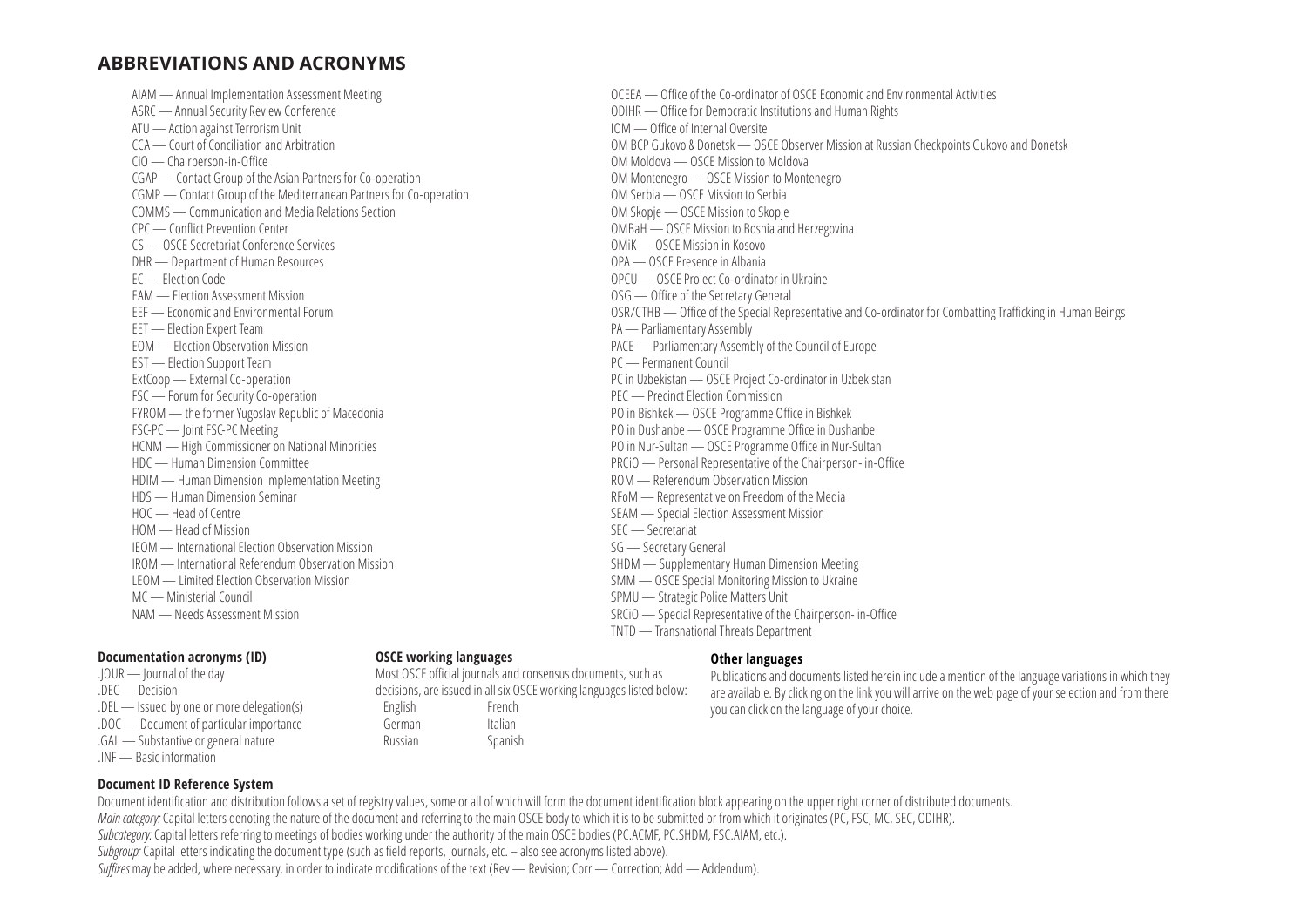## <span id="page-2-0"></span>**I. OSCE PUBLICATIONS AND PERIODICALS**

are digital resources which cover the whole range of issues the OSCE is engaged in. This section includes annual reports, e-books, guidelines, manuals and factsheets.

|   | Document type/<br><b>Originator</b> | <b>Title/Description</b>                                                                                                                                                                                                                                                                                                                                                                                                                                         | <b>OSCE ID or ISBN</b> | Language | <b>URL</b>                                  |
|---|-------------------------------------|------------------------------------------------------------------------------------------------------------------------------------------------------------------------------------------------------------------------------------------------------------------------------------------------------------------------------------------------------------------------------------------------------------------------------------------------------------------|------------------------|----------|---------------------------------------------|
|   | Annual Report/SEC                   | Annual Progress Report on the Implementation of the OSCE 2004 Action Plan on<br>the Promotion of Gender Equality - 2020. The Report highlights the main achievements of the<br>Organization regarding gender parity, capacity of staff, organizational culture and overall gender mainstreaming<br>improvements within the organization.                                                                                                                         |                        | English  | https://www.osce.org/<br>secretariat/493504 |
|   | Factsheet/SEC                       | Factsheet of the Gender Responsive Leadership Programme.                                                                                                                                                                                                                                                                                                                                                                                                         |                        | English  | https://www.osce.org/<br>secretariat/497461 |
| 3 | Report/OCEEA                        | Regional Consultation for the South Caucasus - Azerbaijan and Georgia: Co-operation<br>Opportunities for Addressing the Security Implications of Climate Change. The OCEEA, in<br>partnership with the Berlin-based think tank adelphi, has embarked in 2021 on a bilateral consultation process<br>on climate change and security between Azerbaijan and Georgia involving stakeholders from governmental<br>bodies, civil society organizations, and academia. |                        | English  | https://www.osce.org/oceea/499134           |
|   | Report/OCEEA                        | Regional Consultation for the South Caucasus - Armenia and Georgia: Co-operation<br>Opportunities for Addressing the Security Implications of Climate Change. The OCEEA, in<br>partnership with the Berlin-based think tank adelphi, has embarked in 2021 on a bilateral consultation process<br>on climate change and security between Armenia and Georgia involving stakeholders from governmental<br>bodies, civil society organizations, and academia.       |                        | English  | https://www.osce.org/oceea/499131           |
| 5 | Guide/OCEEA                         | Updated Guidelines on Gender Mainstreaming in Aarhus Centres Activities. The purpose<br>of the guidelines is to assist Aarhus Centre staff and Aarhus stakeholders to effectively integrate a gender<br>perspective into their work and to realize national and international commitments on gender equality,<br>strengthening good governance overall.                                                                                                          |                        | English  | https://www.osce.org/oceea/498474           |
|   | Annual report/TNTD                  | Annual Report of the Secretary General on Police-Related Activities in 2020. This report<br>provides a comprehensive overview of all police-related projects, activities and events, which draw on the<br>combined strength of the OSCE's Institutions and its network of field operations, often cutting across the<br>OSCE's three security dimensions.                                                                                                        |                        | English  | https://www.osce.org/<br>secretariat/494107 |
|   | Study/OSR/CTHB                      | Trafficking in Human Beings and Terrorism: Where and How They Intersect. This paper<br>explores the intersections between human trafficking and terrorism by analysing activities of terrorist groups<br>through the lens of trafficking in human beings.                                                                                                                                                                                                        | 978-3-903128-<br>66-8  | English  | https://www.osce.org/cthb/491983            |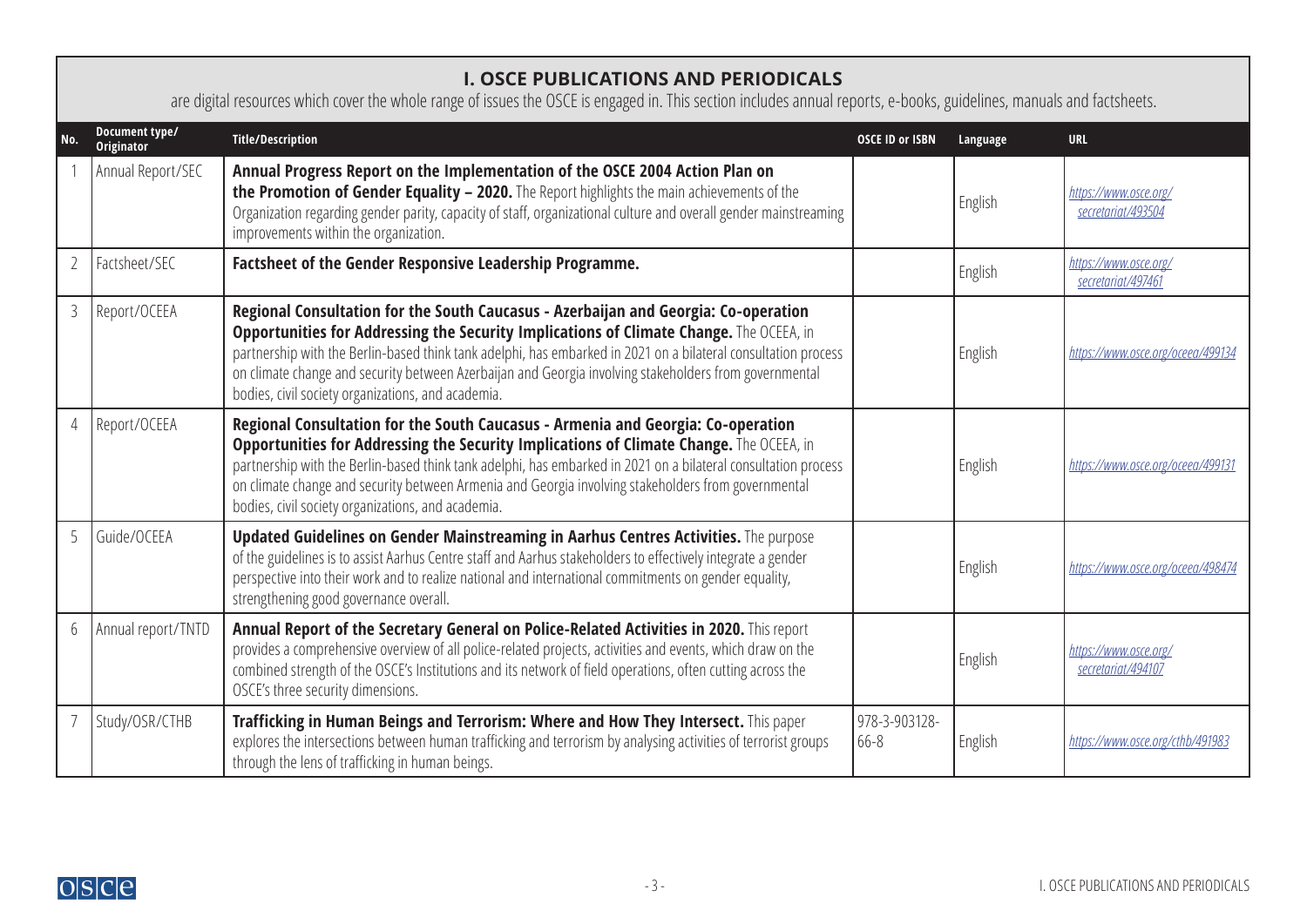| No. | Document type/<br><b>Originator</b> | <b>Title/Description</b>                                                                                                                                                                                                                                                                                                                                                                                                                                                          | <b>OSCE ID or ISBN</b>    | Language                       | <b>URL</b>                                        |
|-----|-------------------------------------|-----------------------------------------------------------------------------------------------------------------------------------------------------------------------------------------------------------------------------------------------------------------------------------------------------------------------------------------------------------------------------------------------------------------------------------------------------------------------------------|---------------------------|--------------------------------|---------------------------------------------------|
| 8   | Report/ODIHR                        | Principles on Identification for Sustainable Development: Towards the Digital Age<br>(Second Edition). Given the quickly evolving nature of the identification sector, the original signatories to<br>the Principles committed to revisiting them to incorporate new perspectives and lessons learned. This second<br>edition released in 2021 reflects inputs from this process and broader public consultations.                                                                |                           | English                        | https://www.osce.org/odihr/496387                 |
| 9   | Report/ODIHR                        | The Situation of Human Rights Defenders in Selected OSCE Participating States. The report<br>provides an analysis of findings of ODIHR's assessment visits to the Czech Republic, Georgia, Italy, Mongolia<br>and Montenegro, undertaken as part of the first country-specific assessment cycle focused on human rights<br>defenders.                                                                                                                                             |                           | English                        | https://www.osce.org/odihr/493867                 |
| 10  | Guide/ODIHR                         | Protecting Human Rights in Prisons while Preventing Radicalization Leading to Terrorism<br>or Violence: A Guide for Detention Monitors. This guide seeks to equip detention monitors with tools<br>and knowledge of the subject relevant to their respective monitoring mandates and methodologies, in order to<br>assist them in focusing on this area.                                                                                                                          | 978-83-66690-<br>$27-1$   | English                        | https://www.osce.org/odihr/492934                 |
|     | Guide/ODIHR                         | Guide on Law Enforcement Equipment Most Commonly Used in the Policing of<br>Assemblies.                                                                                                                                                                                                                                                                                                                                                                                           | 978-83-66690-<br>$25 - 7$ | English                        | https://www.osce.org/odihr/491551                 |
| 12  | Factsheet/ODIHR                     | Racist and Xenophobic Hate Crime. Hate crimes motivated by racism and xenophobia can take a<br>range of forms, targeting people from diverse groups across the OSCE region. While some communities are<br>particularly vulnerable, any ethnic or racial group can be the target of racism.                                                                                                                                                                                        |                           | English                        | https://www.osce.org/odihr/496318                 |
| 13  | Factsheet/ODIHR                     | National Referral Mechanisms: Joining Efforts to Protect the Rights of Trafficked Persons.<br>This factsheet summarises the second edition of the Handbook "National Referral Mechanisms - Joining Efforts<br>to Protect the Rights of Trafficked Persons".                                                                                                                                                                                                                       |                           | English                        | https://www.osce.org/odihr/493981                 |
| 14  | Poster/ODIHR                        | Ensuring Inclusion of Victims and Survivors' Voices in All Anti-Trafficking Efforts.                                                                                                                                                                                                                                                                                                                                                                                              |                           | English                        | https://www.osce.org/odihr/493471                 |
| 15  | Report/OMiK                         | <b>Community Rights Assessment Report - 5th Edition.</b> The Community Rights Assessment Report<br>assesses the situation of community rights and progress made by Kosovo institutions in respect to the 2017<br>Opinion of Council of Europe's Framework Convention for the Protection of National Minorities Advisory<br>Committee, in the areas of inter-community dialogue, security and justice, language, education, returns, socio-<br>economic rights, culture and media. |                           | Albanian<br>English<br>Serbian | https://www.osce.org/mission-in-<br>kosovo/493675 |
| 16  | Factsheet/OMiK                      | OSCE Mission in Kosovo. The OSCE Mission in Kosovo promotes human rights, good governance and the<br>safety of all people living in Kosovo by monitoring and supporting the work of local institutions. The Mission,<br>established in 1999, is among the largest OSCE field operations.                                                                                                                                                                                          |                           | Albanian<br>English<br>Serbian | https://www.osce.org/mission-in-<br>kosovo/143996 |
| 17  | Poster/OMiK                         | Call for Applications - Dialogue Academy for Young Women 2021. It will take place from 6 to 16<br>October 2021 in Mavrovo, North Macedonia, where twenty-four successful applicants from Prishtinë/Priština<br>and Belgrade who meet the qualification criteria were selected to participate in the academy.                                                                                                                                                                      |                           | English                        | https://www.osce.org/mission-in-<br>kosovo/494587 |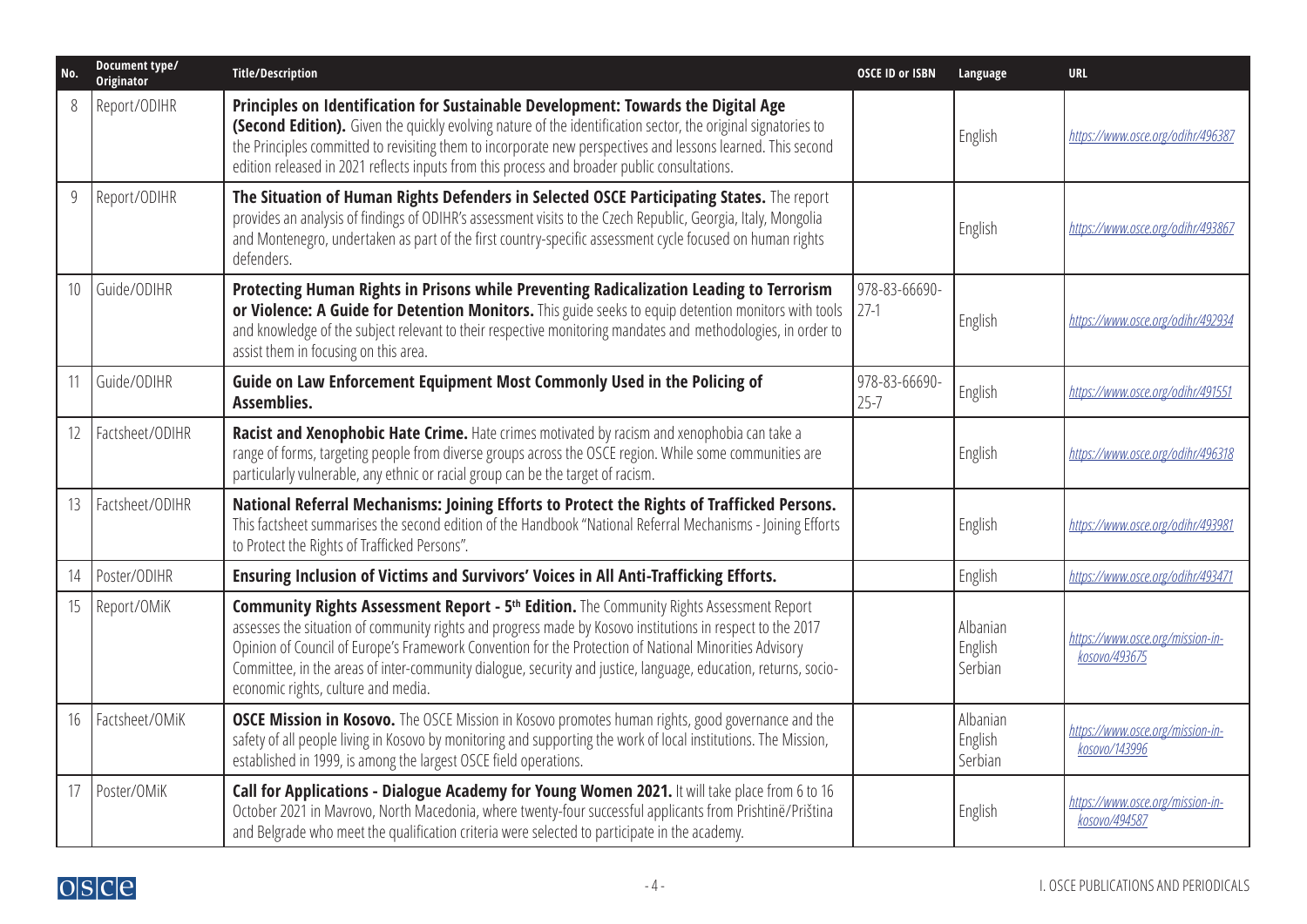| No. | Document type/<br>Originator | <b>Title/Description</b>                                                                                                                                                                                                                                                                                                                                                                                                                                                                          | <b>OSCE ID or ISBN</b>    | Language                       | <b>URL</b>                                                     |
|-----|------------------------------|---------------------------------------------------------------------------------------------------------------------------------------------------------------------------------------------------------------------------------------------------------------------------------------------------------------------------------------------------------------------------------------------------------------------------------------------------------------------------------------------------|---------------------------|--------------------------------|----------------------------------------------------------------|
| 18  | Report/OM Serbia             | Gender Structure of Managerial and Chief Editorial Positions in the News Media Outlets.<br>The main objective of this research is to map gender distribution of roles and point out the patterns of unequal<br>participation, and thereby unequal opportunities that occur in media professions and institutions at the<br>highest decision-making functions when it comes to the news media outlets. The publication also aims to offer<br>recommendations for addressing the identified issues. |                           | Serbian                        | https://www.osce.org/mission-to-<br>serbia/491860              |
| 19  | Study/OM Serbia              | Digital Competence Programs in the Republic of Serbia. This publication features the research<br>results on digital competence programs in Serbia that were offered in 2020 through formal and non-formal<br>education.                                                                                                                                                                                                                                                                           | 978-86-82046-<br>$02 - 8$ | English<br>Serbian             | https://www.osce.org/mission-to-<br>serbia/495178              |
| 20  | Brochure/OM Skopje           | Mission to Skopje Anti-Rumour Campaign Book.                                                                                                                                                                                                                                                                                                                                                                                                                                                      |                           | English                        | https://www.osce.org/mission-to-<br>skopje/492832              |
| 21  | Report/OPA                   | Reports of Civil Society Dialogue Forums 2020. This is a publication that brings together a variety<br>of perspectives, ideas and challenges identified by the partners of OSCE Presence in Albania from the non-<br>government organizations and community activists at the local level.                                                                                                                                                                                                         |                           | English                        | https://www.osce.org/presence-in-<br>albania/494149            |
| 22  | Brochure/OM<br>Moldova       | Model OSCE for Youth 2021 Brochure. The brochure contains background information about the 8th<br>edition of the Model OSCE for Youth the OSCE Mission to Moldova organizes.                                                                                                                                                                                                                                                                                                                      |                           | English<br>Romanian<br>Russian | https://www.osce.org/mission-to-<br>moldova/493765             |
| 23  | Report/OPCU                  | Current State and Prospects of Teaching Human Rights in Ukraine's Schools. The publication<br>provides an overview of the results of a study of the state of teaching human rights in secondary schools,<br>conducted in 2020-2021 with the support of the OSCE Project Co-ordinator in Ukraine.                                                                                                                                                                                                  |                           | Ukrainian                      | https://www.osce.org/project-<br>coordinator-in-ukraine/496897 |
| 24  | Workbook/OPCU                | Workbook for Participants of Cyber Hygiene Training. The publication supplements the<br>"Methodological Manual for Cyber Hygiene Trainers". It is used as a supporting material during a cyber-hygiene<br>training session under a program of general short-term advanced training for civil servants.                                                                                                                                                                                            | 978-617-7627-<br>$50-9$   | Ukrainian                      | https://www.osce.org/project-<br>coordinator-in-ukraine/492664 |
| 25  | Manual/OPCU                  | Methodological Manual for Cyber Hygiene Trainers. The publication is useful guidance for<br>educators delivering advanced trainings for civil servants and state officials of local self-governance on cyber<br>hygiene.                                                                                                                                                                                                                                                                          | 978-617-7627-<br>$15 - 8$ | Ukrainian                      | https://www.osce.org/project-<br>coordinator-in-ukraine/492652 |
| 26  | Guide/OPCU                   | Gender-Sensitive Recruitment and Training in Mine Action. The Guidelines were developed by<br>the Geneva International Centre for Humanitarian Demining, translated and published with the support of the<br>OSCE Project Co-ordinator in Ukraine.                                                                                                                                                                                                                                                |                           | Ukrainian                      | https://www.osce.org/project-<br>coordinator-in-ukraine/494899 |
| 27  | Issue brief/OPCU             | <b>Gender and Priority-Setting in Mine Action.</b>                                                                                                                                                                                                                                                                                                                                                                                                                                                |                           | Ukrainian                      | https://www.osce.org/project-<br>coordinator-in-ukraine/494869 |

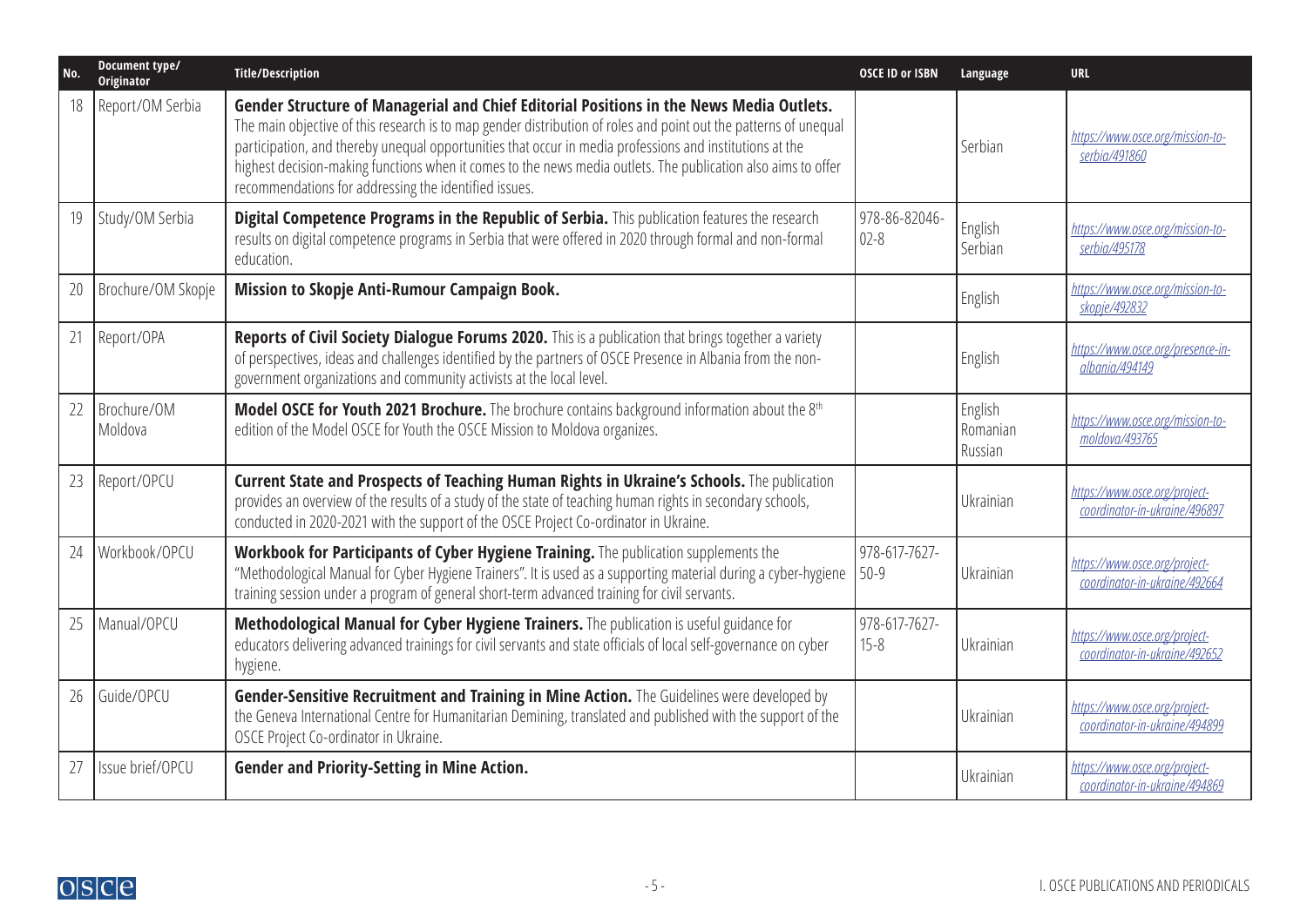| No. | Document type/<br>Originator  | <b>Title/Description</b>                                                                                                                                                                                                                                                                                                                                                                            | <b>OSCE ID or ISBN</b>    | Language                        | <b>URL</b>                                                                       |
|-----|-------------------------------|-----------------------------------------------------------------------------------------------------------------------------------------------------------------------------------------------------------------------------------------------------------------------------------------------------------------------------------------------------------------------------------------------------|---------------------------|---------------------------------|----------------------------------------------------------------------------------|
| 28  | Factsheet/OPCU                | Factsheet: Project Co-ordinator in Ukraine. The OSCE Project Co-ordinator in Ukraine - in line<br>with its mandate - plans, implements and monitors projects across the politico-military, economic and<br>environmental, and human dimensions of security, engaging both the governmental and non-governmental<br>bodies of Ukraine.                                                               |                           | English<br>Ukrainian            | https://www.osce.org/resources/<br>factsheets/project-coordinator-in-<br>ukraine |
| 29  | Collection of thesis/<br>OPCU | IV International Scientific and Practical Conference "Administrative Justice in Ukraine:<br>Theory and Practice. The collection of theses is based on the materials of the IV International Scientific<br>and Practical Conference "Administrative justice in Ukraine: Theory and Practice" dedicated to the problems of<br>protection of electoral rights by the Administrative courts in Ukraine. | 978-617-7627-<br>$55 - 4$ | Ukrainian                       | https://www.osce.org/project-<br>coordinator-in-ukraine/493105                   |
| 30  | Compendia/OPCU                | Election Disputes: Supreme Court Jurisprudence Compendia for the period 2019-2020, which<br>were formulated in court decisions of the Administrative Cassation Court of the Supreme Court and the Grand<br>Chamber of the Supreme Court during the 2019 presidential elections, the 2019 parliamentary elections and<br>the 2020 local elections.                                                   | 978-617-7627-<br>54-7     | Ukrainian                       | https://www.osce.org/project-<br>coordinator-in-ukraine/493081                   |
| 31  | Recommendation/<br>OPCU       | Recommendations to Journalists in Highlighting the Topic of Humanitarian Demining.                                                                                                                                                                                                                                                                                                                  |                           | English<br>Ukrainian            | https://www.osce.org/project-<br>coordinator-in-ukraine/494911                   |
|     | 32   Poster/SMM               | April - June 2021 Trends and observations from the Special Monitoring Mission to<br><b>Ukraine.</b> The views, opinions, conclusions and other information expressed in this document are not given<br>nor necessarily endorsed by the Organization for Security and Co-operation in Europe (OSCE) unless the OSCE<br>is explicitly defined as the Author of this document.                         |                           | English<br>Russian<br>Ukrainian | https://www.osce.org/special-<br>monitoring-mission-to-<br>ukraine/495778        |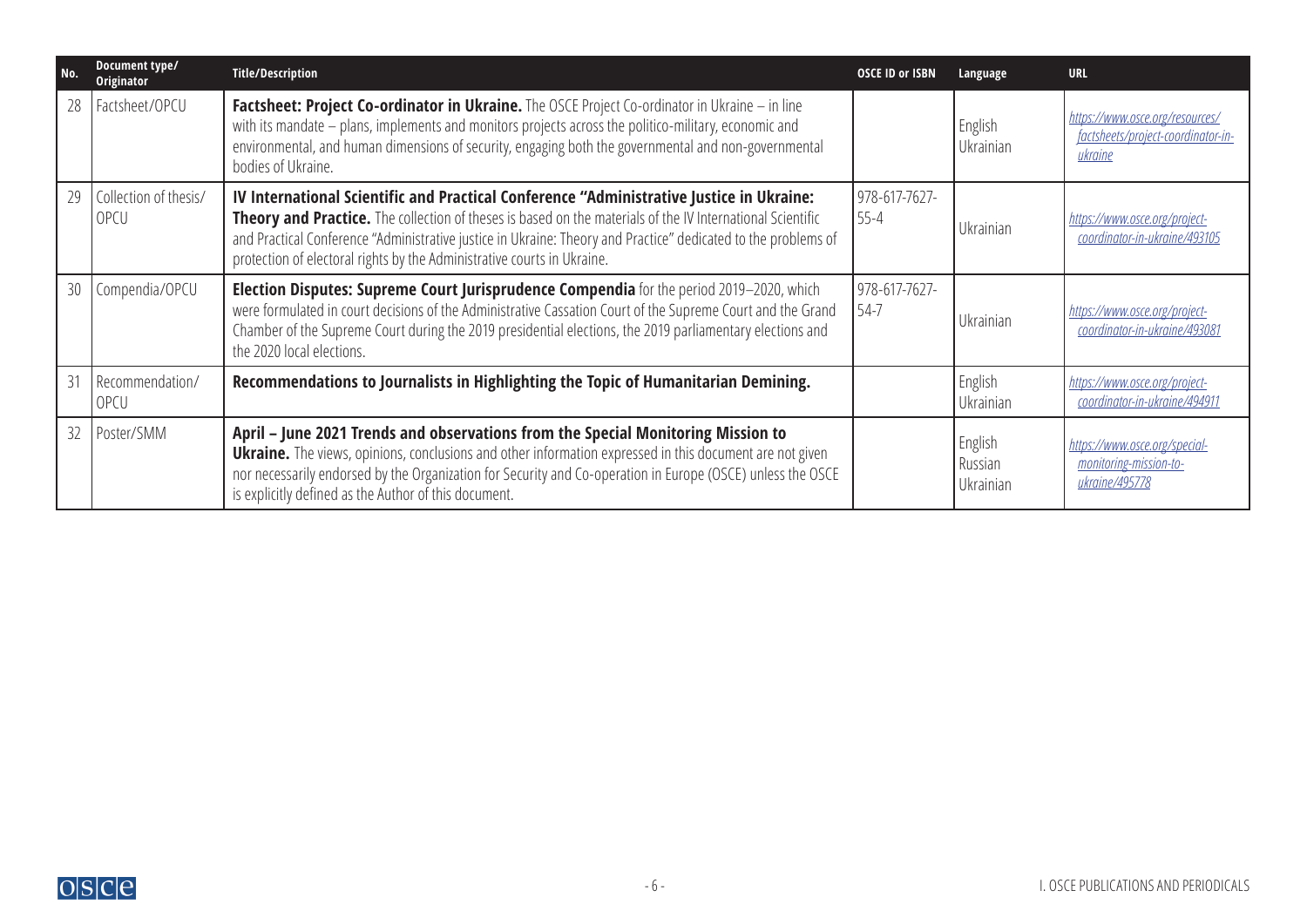<span id="page-6-0"></span>

|    |          |             |            | <b>II. DECISIONS AND OTHER CONSENSUS DOCUMENTS &amp; JOURNALS</b>                                                                                                                                                                                                                                                                                                                                                                                                                                                                                                                                                                                                                                                                                                                                                                                                                                                                                                                                                                                                                                                                                                                                                                                                                                                                                                                                                                                                                                                                                                                                                                                                                                                                                                                                                                                                                                                                                                                                                                                                                                                                                                                                                                                                                                                                                                                                                                                      |                                                     |                                                                |
|----|----------|-------------|------------|--------------------------------------------------------------------------------------------------------------------------------------------------------------------------------------------------------------------------------------------------------------------------------------------------------------------------------------------------------------------------------------------------------------------------------------------------------------------------------------------------------------------------------------------------------------------------------------------------------------------------------------------------------------------------------------------------------------------------------------------------------------------------------------------------------------------------------------------------------------------------------------------------------------------------------------------------------------------------------------------------------------------------------------------------------------------------------------------------------------------------------------------------------------------------------------------------------------------------------------------------------------------------------------------------------------------------------------------------------------------------------------------------------------------------------------------------------------------------------------------------------------------------------------------------------------------------------------------------------------------------------------------------------------------------------------------------------------------------------------------------------------------------------------------------------------------------------------------------------------------------------------------------------------------------------------------------------------------------------------------------------------------------------------------------------------------------------------------------------------------------------------------------------------------------------------------------------------------------------------------------------------------------------------------------------------------------------------------------------------------------------------------------------------------------------------------------------|-----------------------------------------------------|----------------------------------------------------------------|
|    | No. Date | Venue/Place | Originator | <b>Document type - Title (Description)</b>                                                                                                                                                                                                                                                                                                                                                                                                                                                                                                                                                                                                                                                                                                                                                                                                                                                                                                                                                                                                                                                                                                                                                                                                                                                                                                                                                                                                                                                                                                                                                                                                                                                                                                                                                                                                                                                                                                                                                                                                                                                                                                                                                                                                                                                                                                                                                                                                             | Language                                            | <b>URL</b>                                                     |
| 33 | 7 July   | online      | FSC        | JOURNAL of the 982 <sup>nd</sup> Plenary Meeting of the Forum for Security Co-operation; Security Dialogue: Small<br>Arms and Light Weapons (SALW) and Stockpiles of Conventional Ammunition (SCA): Practical Assistance<br>Mechanism: - Presentation by Lieutenant Colonel N. Luković, Senior Adviser, Department for Material<br>Management, Ministry of Defence, Montenegro; - Presentation by Mr. W. Kernmaier, Head of Section of<br>International Capacity Building for Weapons and Ammunition Logistics, Austrian Armed Forces Logistics<br>School, Ministry of Defence, Austria; - Presentation by Mr. R. Mossinkoff, Senior FSC Support Officer, OSCE<br>Conflict Prevention Centre. Situation in and around Ukraine. Financial contributions to projects in the OSCE<br>area. Briefing on the military exercise "Green Griffin", to be conducted from 27 September to 8 October<br>2021. Briefing on the military exercise "Cossack Mace 2021", to be conducted from 12 to 24 July 2021.<br>- <b>STATEMENT</b> by the delegation of Austria in response to the presentations by Lieutenant Colonel N.<br>Luković, by Mr. W. Kernmaier, and by Mr. R. Mossinkoff.<br>- <b>STATEMENT</b> by the delegation of the Russian Federation in response to the presentations above.<br>- <b>STATEMENT</b> by the delegation of Azerbaijan in response to the presentations above.<br>- <b>STATEMENT</b> by the delegation of Armenia in response to the presentations above.<br>- <b>STATEMENT</b> by the delegation of Latvia (Chairperson of the Informal Group of Friends on Small Arms<br>and Light Weapons and Stockpiles of Conventional Ammunition) in response to the presentations<br>above.<br>- STATEMENT by the delegation of Austria (FSC Co-ordinator for Assistance Projects on Small Arms and<br>Light Weapons and Stockpiles of Conventional Ammunition) in response to the presentations above.<br>- <b>STATEMENT</b> by the Slovenian EU Presidency on the situation in and around Ukraine.<br>- <b>STATEMENT</b> by the delegation of the United States of America on the above.<br>- <b>STATEMENT</b> by the delegation of the United Kingdom on the above.<br>- <b>STATEMENT</b> by the delegation of Austria on the financial contributions to projects in the OSCE area.<br>- <b>STATEMENT</b> by the delegation of Germany on the military exercise "Green Griffin", to be conducted<br>from 27 September to 8 October 2021. | English French<br>German Italian<br>Russian Spanish | https://www.osce.org/forum-for-<br>security-cooperation/493003 |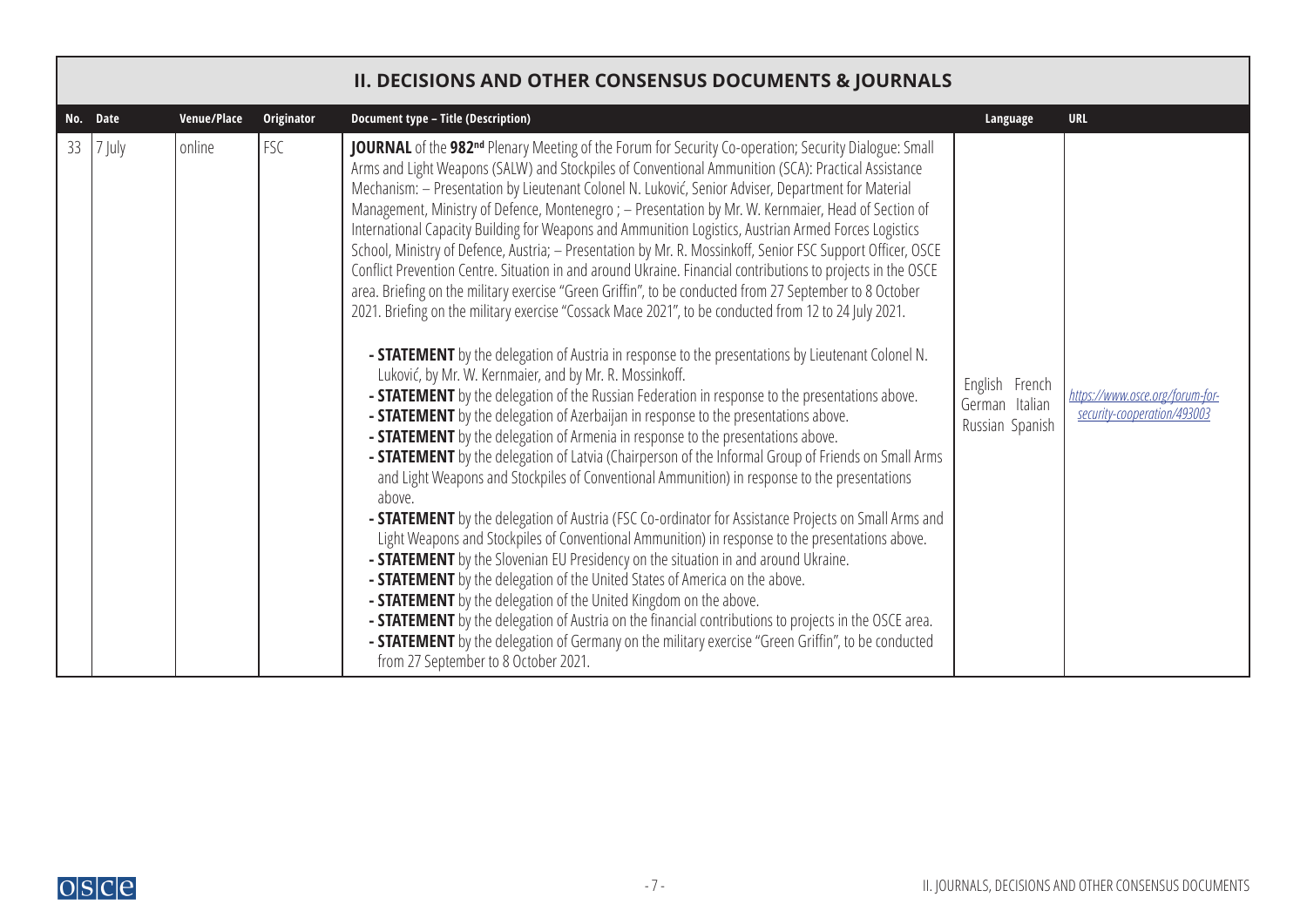|    | No. Date | Venue/Place       | Originator | Document type - Title (Description)                                                                                                                                                                                                                                                                                                                                                                                                                                                                                                                                                                                                                                                                                                                                                                                                                                                                                                                                                                                                                                                                                                                                                                                                                                                                                                                                                       | Language                                            | <b>URL</b>                                        |
|----|----------|-------------------|------------|-------------------------------------------------------------------------------------------------------------------------------------------------------------------------------------------------------------------------------------------------------------------------------------------------------------------------------------------------------------------------------------------------------------------------------------------------------------------------------------------------------------------------------------------------------------------------------------------------------------------------------------------------------------------------------------------------------------------------------------------------------------------------------------------------------------------------------------------------------------------------------------------------------------------------------------------------------------------------------------------------------------------------------------------------------------------------------------------------------------------------------------------------------------------------------------------------------------------------------------------------------------------------------------------------------------------------------------------------------------------------------------------|-----------------------------------------------------|---------------------------------------------------|
| 34 | $8$ July | Vienna/<br>online | l PC       | <b>JOURNAL</b> of the 1323 <sup>rd</sup> Plenary Meeting of the Permanent Council; Update by Ambassador Heidi<br>Grau, Special Representative of the OSCE Chairperson-in-Office in Ukraine and in the Trilateral Contact<br>Group. Report by Ambassador Yaşar Halit Çevik, Chief Monitor of the OSCE Special Monitoring Mission to<br>Ukraine. Aggression of Azerbaijan against Artsakh and Armenia with the direct involvement of Turkey and<br>foreign terrorist fighters. Violations of human rights in Canada. International Day in Support of Victims<br>of Torture, observed on 26 June 2021. Continued crackdown on civil society in the Russian Federation.<br>Halting of federal executions in the United States of America. Fifty-third round of the Geneva International<br>Discussions, held on 29 and 30 June 2021. Release of the 2021 Trafficking in Persons Report by the United<br>States Department of State. Developments in Tbilisi on 5 and 6 July 2021.<br>- DECISION No. 1407 on the date and venue of the 2021 OSCE Mediterranean Conference.<br>- DECISION No. 1408 on the agenda, timetable and organizational modalities of the 2021 OSCE<br>Mediterranean Conference.<br>- <b>STATEMENT</b> by the delegation of Armenia on the aggression of Azerbaijan against Artsakh and<br>Armenia with the direct involvement of Turkey and foreign terrorist fighters. | English French<br>German Italian<br>Russian Spanish | https://www.osce.org/permanent-<br>council/493015 |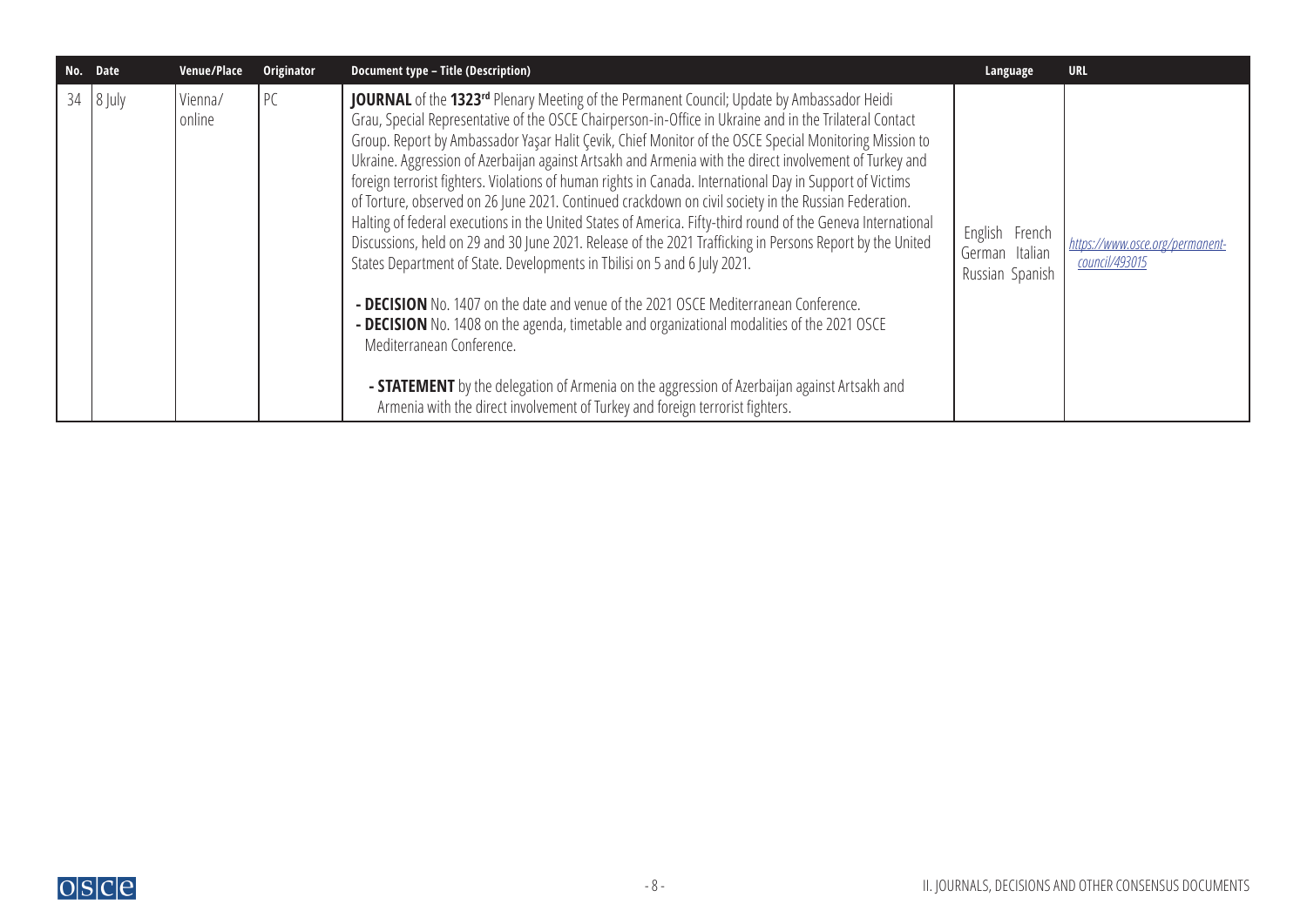|    | No. Date  | Venue/Place       | Originator | <b>Document type - Title (Description)</b>                                                                                                                                                                                                                                                                                                                                                                                                                                                                                                                                                                                                                                                                                                                                                                                                                                                                                                                                                                                                                                                                                                                                                                                                                                                                                                                                                                                                                                                                                                                                                                                                                                                                                                                                                                                                                                                                                                                    | Language                                            | <b>URL</b>                                        |
|----|-----------|-------------------|------------|---------------------------------------------------------------------------------------------------------------------------------------------------------------------------------------------------------------------------------------------------------------------------------------------------------------------------------------------------------------------------------------------------------------------------------------------------------------------------------------------------------------------------------------------------------------------------------------------------------------------------------------------------------------------------------------------------------------------------------------------------------------------------------------------------------------------------------------------------------------------------------------------------------------------------------------------------------------------------------------------------------------------------------------------------------------------------------------------------------------------------------------------------------------------------------------------------------------------------------------------------------------------------------------------------------------------------------------------------------------------------------------------------------------------------------------------------------------------------------------------------------------------------------------------------------------------------------------------------------------------------------------------------------------------------------------------------------------------------------------------------------------------------------------------------------------------------------------------------------------------------------------------------------------------------------------------------------------|-----------------------------------------------------|---------------------------------------------------|
| 35 | 14 July   | Vienna/<br>online | FSC-PC     | JOURNAL of the 82 <sup>nd</sup> Joint Meeting of the Forum for Security Co-operation and the Permanent Council;<br>Security Dialogue: OSCE's role and commitments to prevent and combat terrorism in all its forms - trends<br>and challenges: - Presentation by Mr. V. Voronkov, Under-Secretary-General of the United Nations Office<br>of Counter-Terrorism; - Presentation by Mr. H. Aghasaryan, National Security Service of the Republic of<br>Armenia; - Presentation by Mr. M. Norell, Adjunct Scholar at the Washington Institute for Near East Policy<br>and Senior Fellow at the European Foundation for Democracy, Sweden; - Presentation by Mr. É. Denécé,<br>Director of the French Centre for Intelligence Studies. Financial contribution to the Information Management<br>and Reporting System (iMARS) project for collecting, processing and reporting on exchanged military<br>information. Trinational contact event to be conducted from 5 to 11 September 2021.<br>- STATEMENT by the delegation of Turkey in response to the presentations by Mr. V. Voronkov, by Mr.<br>H. Aghasaryan, by Mr. M. Norell, and by Mr. É. Denécé.<br>- STATEMENT by the delegation of Turkey in response to the statement by the delegation of Armenia.<br>- STATEMENT by the delegation of Armenia in response to the presentations above.<br>- <b>STATEMENT</b> by the delegation of Armenia in response to the statement by the delegation of<br>Azerbaijan.<br>- STATEMENT by the delegation of France in response to the presentations above.<br>- STATEMENT by the delegation of Slovenia on the financial contribution to the Information<br>Management and Reporting System (iMARS) project for collecting, processing and reporting on<br>exchanged military information.<br>- STATEMENT by the delegation of Lithuania, also on behalf of Estonia and Latvia, on the trinational<br>contact event to be conducted from 5 to 11 September 2021. | English French<br>German Italian<br>Russian Spanish | https://www.osce.org/node/497227                  |
| 36 | $15$ July | Vienna/<br>online | PC         | <b>JOURNAL</b> of the 1324 <sup>th</sup> Plenary Meeting of the Permanent Council; Address by the Minister of Foreign<br>Affairs of Poland, H.E. Mr. Zbigniew Rau. Co-operation with Mediterranean Partners. Russia's ongoing<br>aggression against Ukraine and illegal occupation of Crimea. Deteriorating situation in Ukraine and<br>continued non-implementation by the Ukrainian authorities of the Minsk agreements. Violations of human<br>rights in Estonia. Recent developments in Belarus. 26 <sup>th</sup> anniversary of the genocide in Srebrenica, Bosnia<br>and Herzegovina. Early parliamentary elections in Moldova, held on 11 July 2021. Fourth Ukraine Reform<br>Conference, held in Vilnius and via video teleconference on 7 and 8 July 2021.<br>- <b>STATEMENT</b> by the delegation of Italy on the co-operation with Mediterranean Partners.                                                                                                                                                                                                                                                                                                                                                                                                                                                                                                                                                                                                                                                                                                                                                                                                                                                                                                                                                                                                                                                                                         | English French<br>German Italian<br>Russian Spanish | https://www.osce.org/permanent-<br>council/494005 |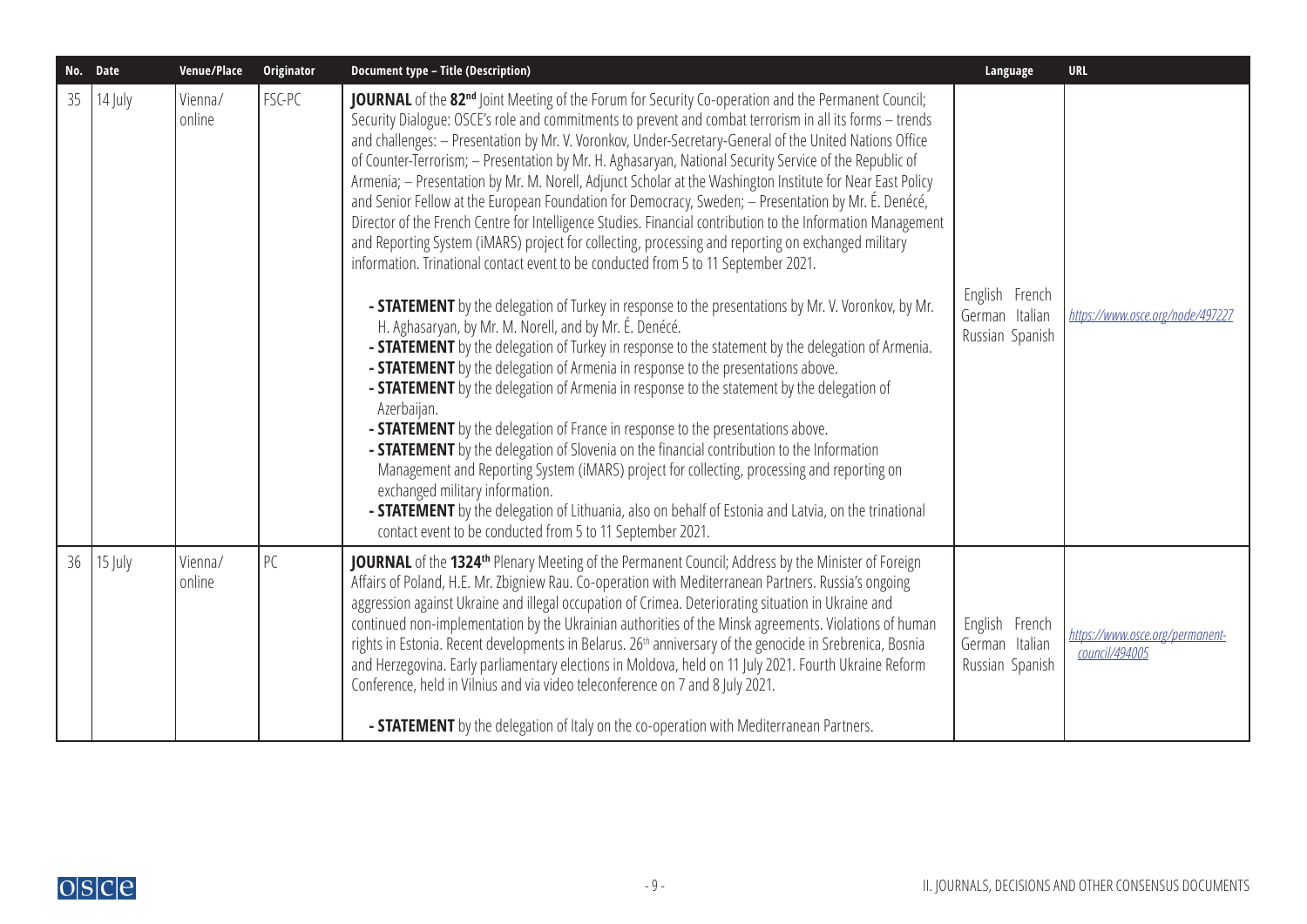|    | No. Date | Venue/Place       | Originator | <b>Document type - Title (Description)</b>                                                                                                                                                                                                                                                                                                                                                                                                                                                                                                                                                                                                                                                                                                                                                                                                                                                                                                                                                                                                                                                                                                                                                                                                                                                                                                                                                                                                                                                                                                                                                                                                                                                                                                                                                                                                                                                                                                                                                                                                                                                                                                                                                                                                                                                                  | Language                                            | URL                                                            |
|----|----------|-------------------|------------|-------------------------------------------------------------------------------------------------------------------------------------------------------------------------------------------------------------------------------------------------------------------------------------------------------------------------------------------------------------------------------------------------------------------------------------------------------------------------------------------------------------------------------------------------------------------------------------------------------------------------------------------------------------------------------------------------------------------------------------------------------------------------------------------------------------------------------------------------------------------------------------------------------------------------------------------------------------------------------------------------------------------------------------------------------------------------------------------------------------------------------------------------------------------------------------------------------------------------------------------------------------------------------------------------------------------------------------------------------------------------------------------------------------------------------------------------------------------------------------------------------------------------------------------------------------------------------------------------------------------------------------------------------------------------------------------------------------------------------------------------------------------------------------------------------------------------------------------------------------------------------------------------------------------------------------------------------------------------------------------------------------------------------------------------------------------------------------------------------------------------------------------------------------------------------------------------------------------------------------------------------------------------------------------------------------|-----------------------------------------------------|----------------------------------------------------------------|
| 37 | 21 July  |                   | FSC        | JOURNAL of the 983rd Plenary Meeting of the Forum for Security Co-operation; Closing statement by<br>Ambassador A. Papikyan, Permanent Representative of Armenia to the OSCE and Chairperson of the FSC.<br>- <b>STATEMENT</b> by the delegation of the Russian Federation in response to the closing statement by<br>Ambassador A. Papikyan, Permanent Representative of Armenia to the OSCE and Chairperson of the<br>FSC.<br>- <b>STATEMENT</b> by the delegation of Sweden in response to the closing statement above.<br>- <b>STATEMENT</b> by the delegation of Switzerland in response to the closing statement above.<br>- <b>STATEMENT</b> by the delegation of Albania in response to the closing statement above.                                                                                                                                                                                                                                                                                                                                                                                                                                                                                                                                                                                                                                                                                                                                                                                                                                                                                                                                                                                                                                                                                                                                                                                                                                                                                                                                                                                                                                                                                                                                                                                | English French<br>German Italian<br>Russian Spanish | https://www.osce.org/forum-for-<br>security-cooperation/493993 |
| 38 | 22 July  | Vienna/<br>online | PC         | JOURNAL of the 1325 <sup>th</sup> Plenary Meeting of the Permanent Council; Presentation by the Secretary General<br>of the Annual Progress Report on the Implementation of the 2004 OSCE Action Plan for the Promotion<br>of Gender Eequality. OSCE Asian Partners for Co-operation with a special focus on "Strengthening Good<br>Governance and Combating Corruption". Russia's ongoing aggression against Ukraine and illegal occupation<br>of Crimea. Deteriorating situation in Ukraine and continued non-implementation by the Ukrainian<br>authorities of the Minsk agreements. Aggression of Azerbaijan against Artsakh and Armenia with the direct<br>involvement of Turkey and foreign terrorist fighters. 7 <sup>th</sup> anniversary of the downing of Malaysia Airlines flight<br>MH17 on 17 July 2014. High-level international conference "Central and South Asia: Regional Connectivity<br>- Challenges and Opportunities", held in Tashkent on 15 and 16 July 2021. Parliamentary elections in the<br>Czech Republic, to be held on 8 and 9 October 2021. Commemoration of the terrorist attack in Norway on<br>22 July 2011.<br>- DECISION No. 1409 on the extension of the deployment of OSCE observers to two Russian checkpoints<br>on the Russian-Ukrainian border.<br>- INTERPRETATIVE STATEMENT by the delegation of Ukraine.<br>- INTERPRETATIVE STATEMENT by the Slovenian EU Presidency.<br>- INTERPRETATIVE STATEMENT by the delegation of Canada.<br>- INTERPRETATIVE STATEMENT by the delegation of the Russian Federation.<br>- INTERPRETATIVE STATEMENT by the delegation of the United Kingdom.<br>- INTERPRETATIVE STATEMENT by the delegation of the United States of America.<br>- STATEMENT by the delegation of Armenia on the aggression of Azerbaijan against Artsakh and<br>Armenia with the direct involvement of Turkey and foreign terrorist fighters.<br>- <b>STATEMENT</b> by the delegation of the Netherlands, also on behalf of Australia (Partner for Co-<br>operation), Belgium and Germany, on the 7 <sup>th</sup> anniversary of the downing of Malaysia Airlines flight<br>MH17 on 17 July 2014.<br>- STATEMENT by the delegation of the Czech Republic on the parliamentary elections in the Czech<br>Republic, to be held on 8 and 9 October 2021. | English French<br>German Italian<br>Russian Spanish | https://www.osce.org/permanent-<br>council/494497              |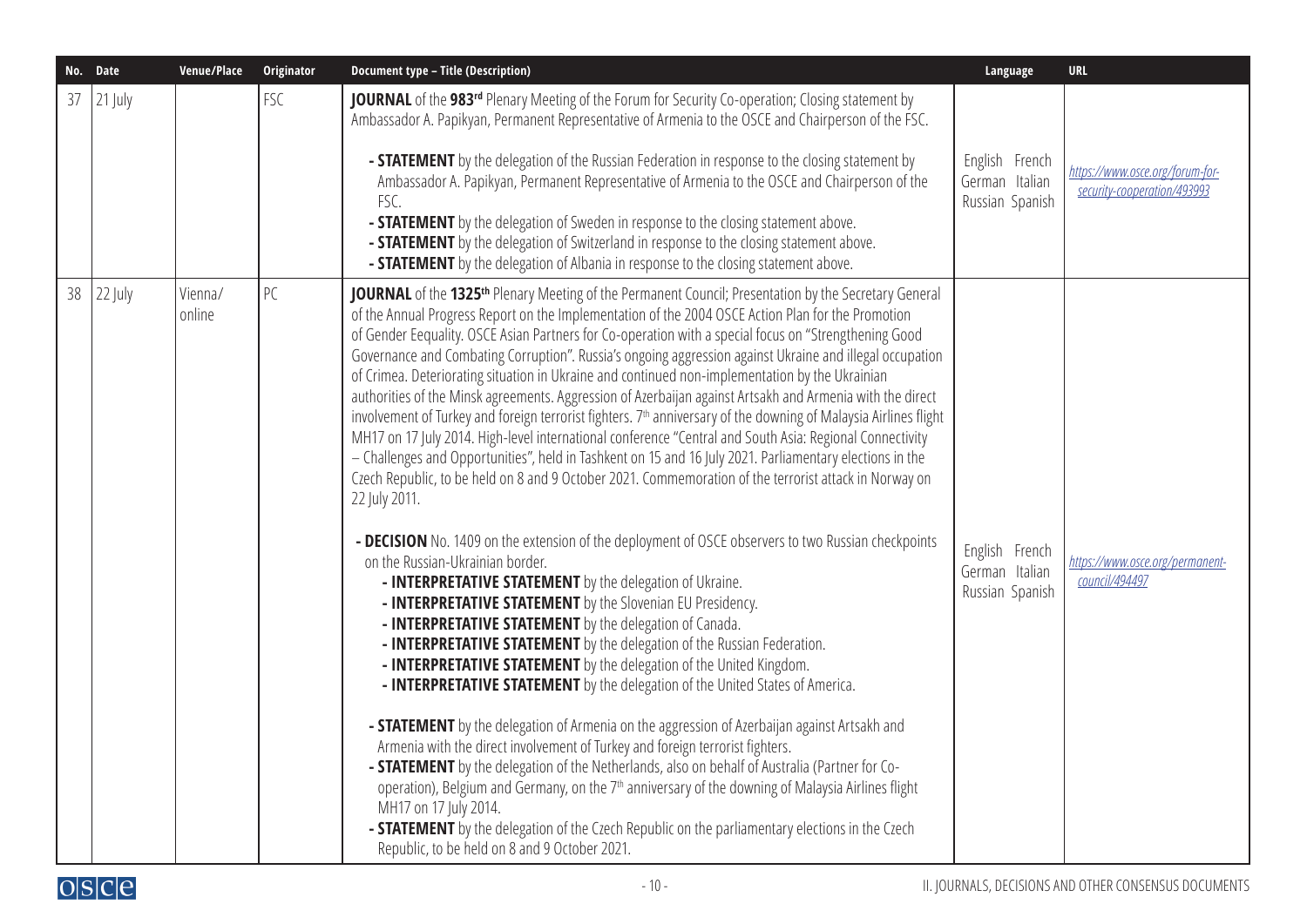| No. | Date     | Venue/Place       | Originator | <b>Document type - Title (Description)</b>                                                                                                                                                                                                                                                                                                                                                                                                                                                                                                                                                                                                                                                                                                                                                                                                                                                                                                                                                                                                                                                                                                                                                                                                               | Language                                            | <b>URL</b>                                        |
|-----|----------|-------------------|------------|----------------------------------------------------------------------------------------------------------------------------------------------------------------------------------------------------------------------------------------------------------------------------------------------------------------------------------------------------------------------------------------------------------------------------------------------------------------------------------------------------------------------------------------------------------------------------------------------------------------------------------------------------------------------------------------------------------------------------------------------------------------------------------------------------------------------------------------------------------------------------------------------------------------------------------------------------------------------------------------------------------------------------------------------------------------------------------------------------------------------------------------------------------------------------------------------------------------------------------------------------------|-----------------------------------------------------|---------------------------------------------------|
| 39  | 29 July  | Vienna/<br>online | PC         | JOURNAL of the 1326 <sup>th</sup> Plenary Meeting of the Permanent Council; Russia's ongoing aggression<br>against Ukraine and illegal occupation of Crimea. Deteriorating situation in Ukraine and continued non-<br>implementation by the Ukrainian authorities of the Minsk agreements. World Day against Trafficking in<br>Persons, observed on 30 July 2021. Recent developments in Belarus. Gross and systematic violations by<br>Ukraine of human rights and fundamental freedoms, including the rights of national minorities. Aggression<br>of Azerbaijan against Artsakh and Armenia with the direct involvement of Turkey and foreign terrorist<br>fighters. Continuous flagrant violation of human rights by the secessionist regime in the Transdniestrian<br>region of the Republic of Moldova. Recent developments in Lithuania in the context of migration issues.<br>- STATEMENT by the delegation of Armenia on the aggression of Azerbaijan against Artsakh and<br>Armenia with the direct involvement of Turkey and foreign terrorist fighters.<br>- STATEMENT by the delegation of Moldova on continuous flagrant violation of human rights by the<br>secessionist regime in the Transdniestrian region of the Republic of Moldova. | English French<br>German Italian<br>Russian Spanish | https://www.osce.org/permanent-<br>council/494515 |
| 40  | 30 July  | Vienna/<br>online | PC         | <b>JOURNAL</b> of the 1327 <sup>th</sup> Special Plenary Meeting of the Permanent Council; Update by the Chairperson-in-<br>Office on the ongoing decision processes.<br>- STATEMENT by the delegation of the United Kingdom in response to the update by the Chairperson-<br>in-Office on the ongoing decision processes.<br>- <b>STATEMENT</b> by the delegation of the United States of America in response to the update by the<br>Chairperson-in-Office on the ongoing decision processes.<br>- <b>STATEMENT</b> by the delegation of Turkey in response to the update by the Chairperson-in-Office on<br>the ongoing decision processes.                                                                                                                                                                                                                                                                                                                                                                                                                                                                                                                                                                                                           | English French<br>German Italian<br>Russian Spanish | https://www.osce.org/permanent-<br>council/494527 |
| 41  | 5 August | Vienna/<br>online | PC         | JOURNAL of the 1328 <sup>th</sup> Plenary Meeting of the Permanent Council; Russia's ongoing aggression<br>against Ukraine and illegal occupation of Crimea. Deteriorating situation in Ukraine and continued non-<br>implementation by the Ukrainian authorities of the Minsk agreements. Statement by the Co-Chairs of the<br>OSCE Minsk Group issued on 29 July 2021. Recent developments in Lithuania in the context of migration<br>issues. No OSCE observation of the Russian Federation's State Duma elections. Status of discussions on<br>outstanding draft decisions related to the holding of the 2021 Annual Security Review Conference and the<br>2021 Human Dimension Implementation Meeting, and the approval of the 2021 Unified Budget.                                                                                                                                                                                                                                                                                                                                                                                                                                                                                                 | English French<br>German Italian<br>Russian Spanish | https://www.osce.org/permanent-<br>council/495085 |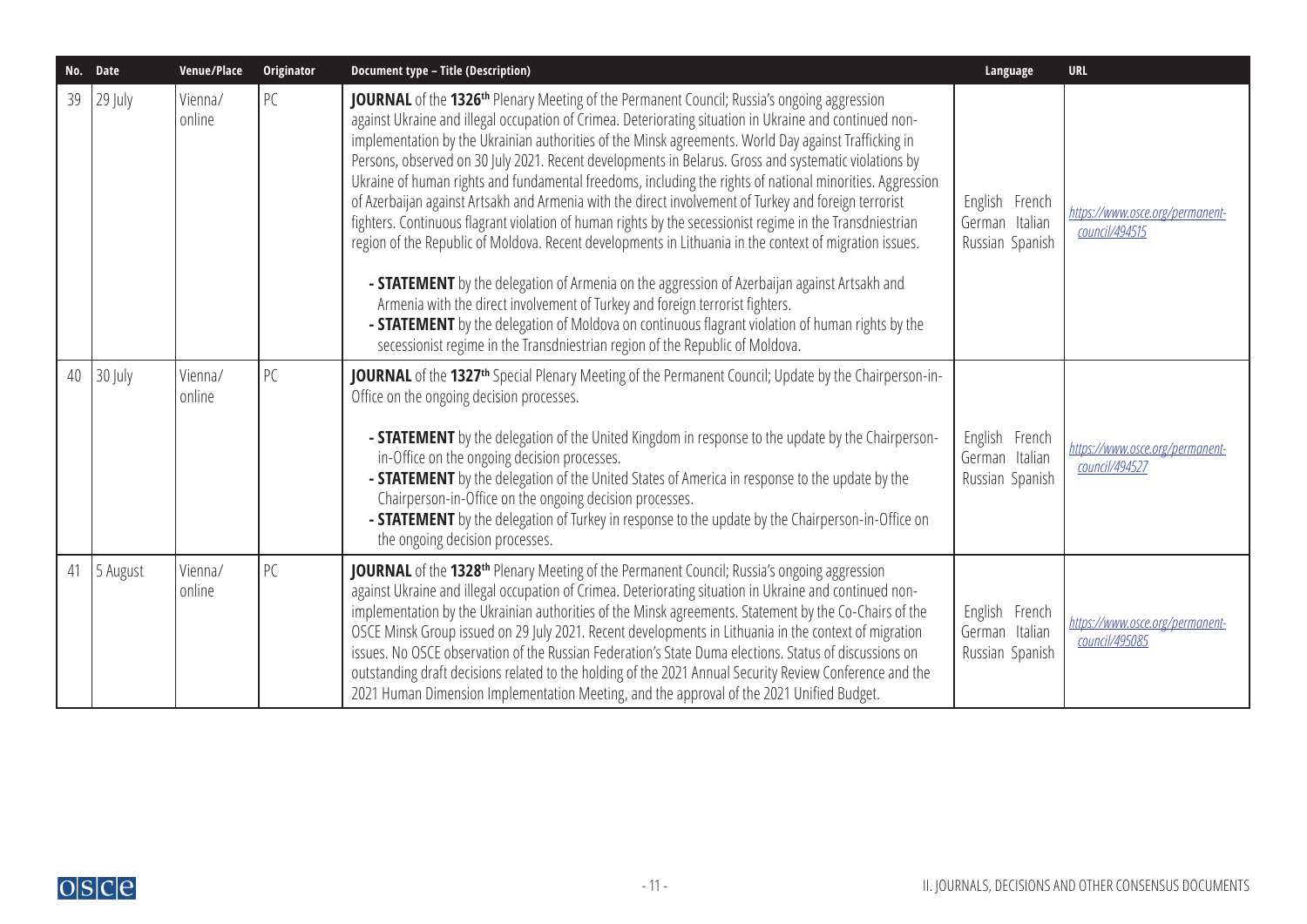|    | No. Date  | Venue/Place       | Originator | <b>Document type - Title (Description)</b>                                                                                                                                                                                                                                                                                                                                                                                                                                                                                                                                                                                                                                                                                                                                                                                                                                                                                                                                                                                                                                                                                                                                                                                                                                                                                                                                                                                                                                                                                                  | Language                                            | <b>URL</b>                                        |
|----|-----------|-------------------|------------|---------------------------------------------------------------------------------------------------------------------------------------------------------------------------------------------------------------------------------------------------------------------------------------------------------------------------------------------------------------------------------------------------------------------------------------------------------------------------------------------------------------------------------------------------------------------------------------------------------------------------------------------------------------------------------------------------------------------------------------------------------------------------------------------------------------------------------------------------------------------------------------------------------------------------------------------------------------------------------------------------------------------------------------------------------------------------------------------------------------------------------------------------------------------------------------------------------------------------------------------------------------------------------------------------------------------------------------------------------------------------------------------------------------------------------------------------------------------------------------------------------------------------------------------|-----------------------------------------------------|---------------------------------------------------|
| 42 | 12 August | Vienna/<br>online | РC         | <b>JOURNAL</b> of the 1329 <sup>th</sup> Plenary Meeting of the Permanent Council; Russia's ongoing aggression<br>against Ukraine and illegal occupation of Crimea. Deteriorating situation in Ukraine and continued non-<br>implementation by the Ukrainian authorities of the Minsk agreements. Thirteenth anniversary of the savage<br>operation of the Georgian armed forces against the population of South Ossetia. Thirteen years since the<br>full-scale military aggression against Georgia by the Russian Federation. The one-year anniversary of the<br>fraudulent presidential election in Belarus. International Youth Day, observed on 12 August 2021.<br>- <b>STATEMENT</b> by the delegation of Lithuania on the one-year anniversary of the fraudulent presidential<br>election in Belarus.<br>- <b>STATEMENT</b> by the delegation of Lithuania on the above.                                                                                                                                                                                                                                                                                                                                                                                                                                                                                                                                                                                                                                                             | English French<br>German Italian<br>Russian Spanish | https://www.osce.org/permanent-<br>council/496495 |
| 43 | 13 August | Vienna/<br>online | PC         | JOURNAL of the 1330 <sup>th</sup> Special Plenary Meeting of the Permanent Council;<br>- DECISION No. 1410 on the recommendation to the Ministerial Council to adopt a decision on the 2021<br>Annual Security Review Conference (ASRC).                                                                                                                                                                                                                                                                                                                                                                                                                                                                                                                                                                                                                                                                                                                                                                                                                                                                                                                                                                                                                                                                                                                                                                                                                                                                                                    | English French<br>German Italian<br>Russian Spanish | https://www.osce.org/permanent-<br>council/496543 |
| 44 | 18 August | online            | РC         | JOURNAL of the 1331 <sup>st</sup> Special Plenary Meeting of the Permanent Council; Prior to taking up the agenda,<br>the Chairperson informed the Permanent Council that the Chairperson-in-Office, in a letter issued on 18<br>March 2021, had announced the adoption through a silence procedure of Ministerial Council Decision No.<br>1/21 on the 2021 Annual Security Review Conference (ASRC).<br>- LETTER of the Chairperson-in-Office announcing the adoption through a silence procedure of Ministerial<br>Council Decision No. 1/21 on the 2021 Annual Security Review Conference (ASRC).<br>- DECISION No. 1411 on the recommendation to the Ministerial Council to adopt a decision on the dates<br>of the 2021 Annual Security Review Conference (ASRC).<br>- DECISION No. 1412 on the recommendation to the Ministerial Council to adopt a decision on the<br>agenda and organizational modalities of the 2021 Annual Security Review Conference (ASRC).<br>- INTERPRETATIVE STATEMENT by the delegation of Armenia.<br>- DECISION No. 1413 on the approval of the 2021 Unified Budget.<br>- INTERPRETATIVE STATEMENT by the delegation of the Russian Federation.<br>- INTERPRETATIVE STATEMENT by the Slovenian EU Presidency.<br>- INTERPRETATIVE STATEMENT by the delegation of Norway, also on behalf of Switzerland.<br>- INTERPRETATIVE STATEMENT by the delegation of Azerbaijan.<br>- INTERPRETATIVE STATEMENT by the delegation of Armenia.<br>- INTERPRETATIVE STATEMENT by the delegation of the United Kingdom. | English French<br>German Italian<br>Russian Spanish | https://www.osce.org/permanent-<br>council/496552 |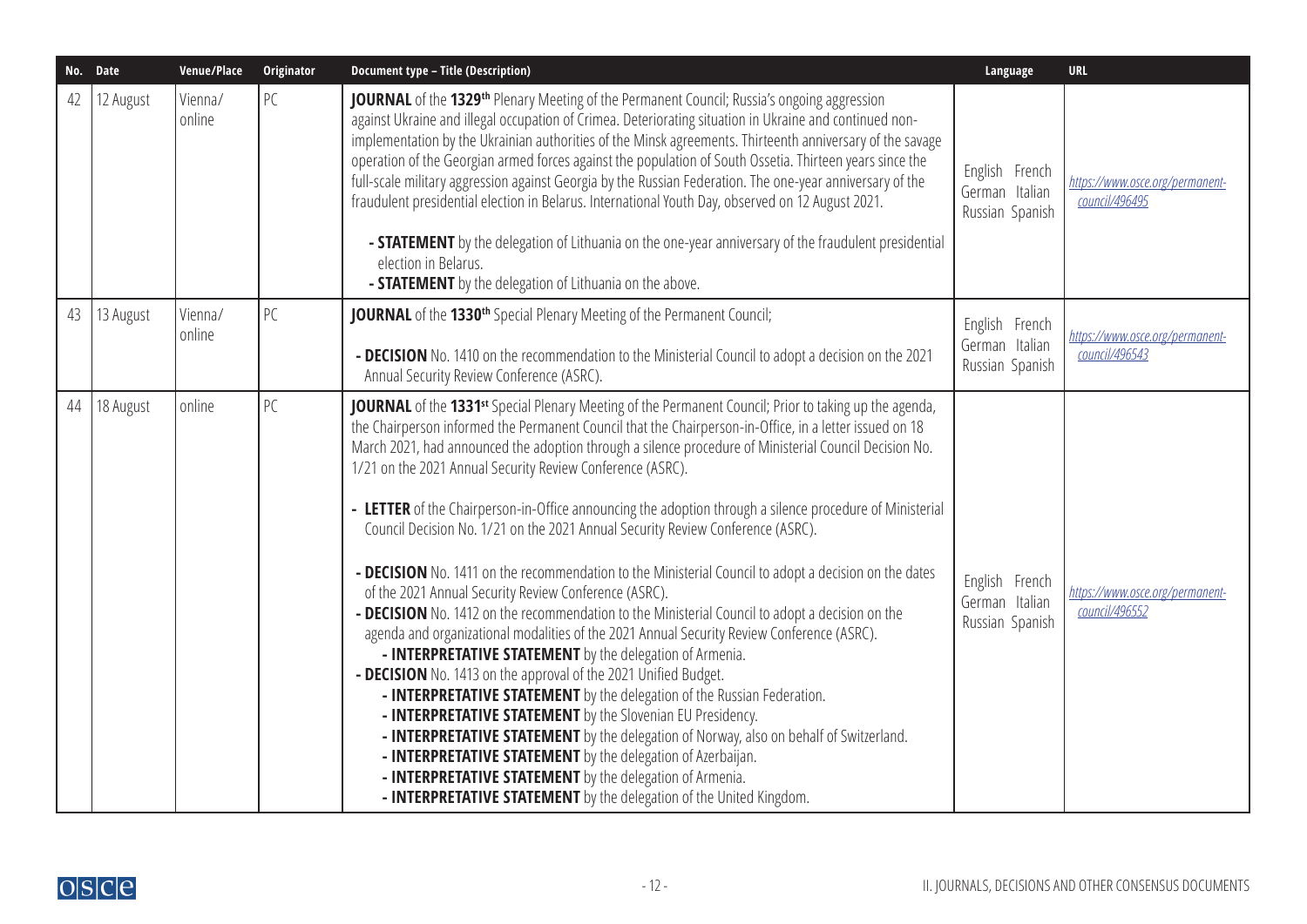|    | No. Date    | Venue/Place       | Originator | <b>Document type - Title (Description)</b>                                                                                                                                                                                                                                                                                                                                                                                                                                                                                                                                                                                                                                                                                                                                                                                                                                                                                                                                                                                                                                                                                                                                                                                                                                                                                         | Language                                            | <b>URL</b>                                        |
|----|-------------|-------------------|------------|------------------------------------------------------------------------------------------------------------------------------------------------------------------------------------------------------------------------------------------------------------------------------------------------------------------------------------------------------------------------------------------------------------------------------------------------------------------------------------------------------------------------------------------------------------------------------------------------------------------------------------------------------------------------------------------------------------------------------------------------------------------------------------------------------------------------------------------------------------------------------------------------------------------------------------------------------------------------------------------------------------------------------------------------------------------------------------------------------------------------------------------------------------------------------------------------------------------------------------------------------------------------------------------------------------------------------------|-----------------------------------------------------|---------------------------------------------------|
| 45 | 20 August   | online            | PC         | JOURNAL of the 1332 <sup>nd</sup> Special Plenary Meeting of the Permanent Council; Update by the<br>Chairpersonship on the Human Dimension Implementation Meeting.<br>- UPDATE by the Chairperson on the Human Dimension Implementation Meeting.<br>- <b>STATEMENT</b> by the delegation of Canada in response to the above.                                                                                                                                                                                                                                                                                                                                                                                                                                                                                                                                                                                                                                                                                                                                                                                                                                                                                                                                                                                                      | English French<br>German Italian<br>Russian Spanish | https://www.osce.org/permanent-<br>council/496561 |
| 46 | 30 August   | Vienna/<br>online | PC         | JOURNAL of the 1333rd Special Plenary Meeting of the Permanent Council; Update by the Chairpersonship<br>on the Human Dimension Implementation Meeting.<br>- UPDATE by the Chairperson on the Human Dimension Implementation Meeting.<br>- <b>STATEMENT</b> by the delegation of France in response to the above.<br>- <b>STATEMENT</b> by the delegation of Germany in response to the above.<br>- <b>STATEMENT</b> by the delegation of the United States of America response to the above.<br>- <b>STATEMENT</b> by the delegation of the United Kingdom in response to the above.<br>- <b>STATEMENT</b> by the delegation of the Netherlands, also on behalf of several delegations, in response<br>to the above.<br>- STATEMENT by the delegation of Canada in response to the above.<br>- <b>STATEMENT</b> by the delegation of Norway in response to the above.<br>- <b>STATEMENT</b> by the delegation of Bosnia and Herzegovina in response to the above.<br>- <b>STATEMENT</b> by the delegation of Switzerland in response to the above.<br>- <b>STATEMENT</b> by the delegation of the Russian Federation in response to the above.                                                                                                                                                                                    | English French<br>German Italian<br>Russian Spanish | https://www.osce.org/permanent-<br>council/497719 |
| 47 | 2 September | Vienna/<br>online | PC         | JOURNAL of the 1334 <sup>th</sup> Plenary Meeting of the Permanent Council; Report by Ambassador Vincenzo<br>Del Monaco, Head of the OSCE Presence in Albania. Report by Ambassador György Varga, Chief Observer<br>of the OSCE Observer Mission at two Russian checkpoints on the Russian-Ukrainian border. Russia's<br>ongoing aggression against Ukraine and illegal occupation of Crimea. Deteriorating situation in Ukraine and<br>continued non-implementation by the Ukrainian authorities of the Minsk agreements. International Day of<br>the Victims of Enforced Disappearances, observed on 30 August 2021. Concerns over intensifying repression<br>in the Russian Federation ahead of the elections to the State Duma, to be held on 19 September 2021. OSCE<br>Secretariat's response to the situation in Afghanistan.<br>- STATEMENT by the delegation of Italy in response to the report by Ambassador Vincenzo Del<br>Monaco, Head of the OSCE Presence in Albania.<br>- STATEMENT by the delegation of the Russian Federation in response to the report by Ambassador<br>György Varga, Chief Observer of the OSCE Observer Mission at two Russian checkpoints on the<br>Russian-Ukrainian border.<br>- <b>STATEMENT</b> by the delegation of Germany, also on behalf of France, in response to the report above. | English French<br>German Italian<br>Russian Spanish | https://www.osce.org/permanent-<br>council/498120 |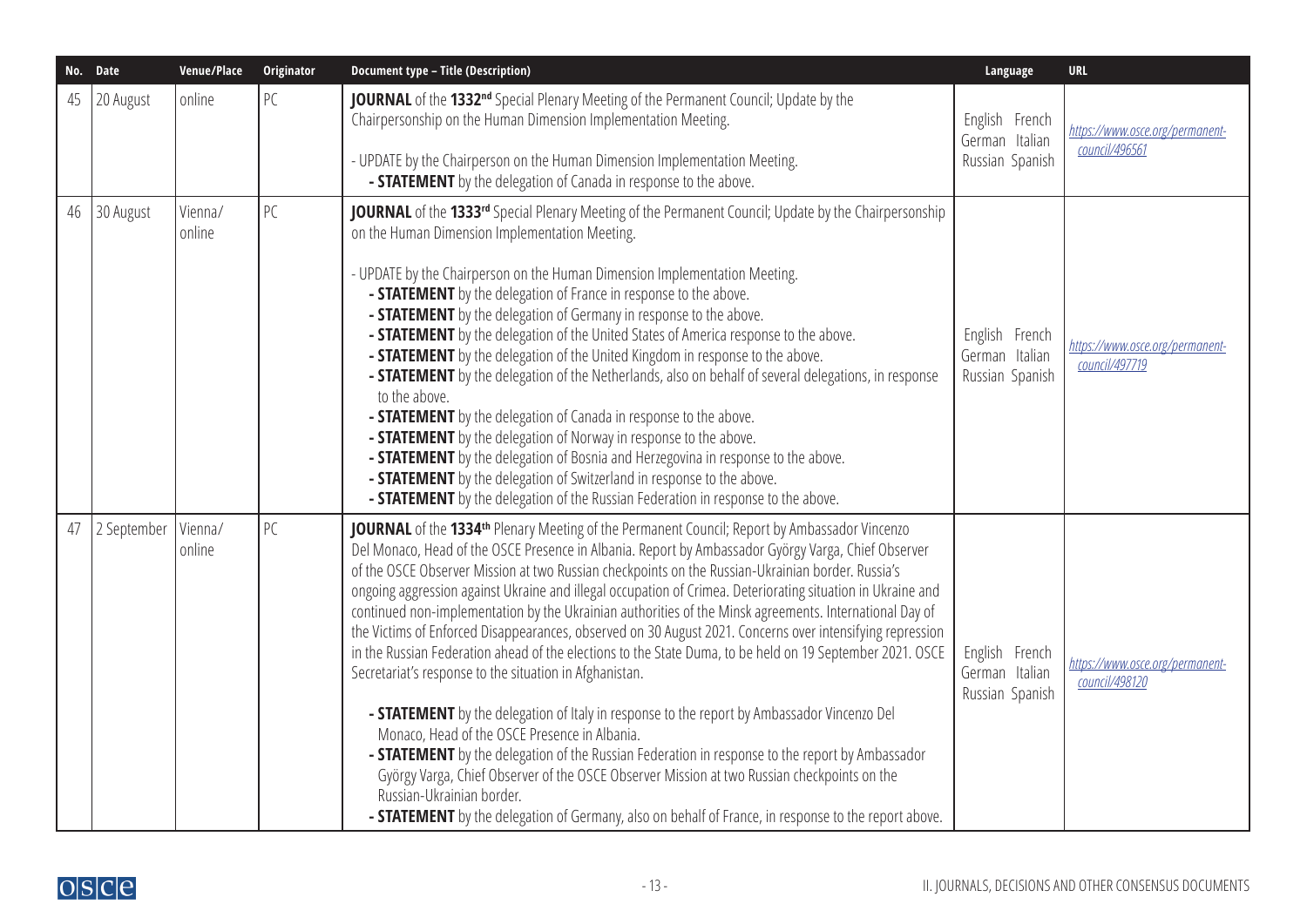|    | No. Date        | Venue/Place       | Originator | Document type - Title (Description)                                                                                                                                                                                                                                                                                                                                                                                                                                                                                                                                                                                                                                                                                                                                                                                                                                                                                                                                                                                                                                                                                                                                                                                                                                                                                                                        | Language                                            | <b>URL</b>                                                     |
|----|-----------------|-------------------|------------|------------------------------------------------------------------------------------------------------------------------------------------------------------------------------------------------------------------------------------------------------------------------------------------------------------------------------------------------------------------------------------------------------------------------------------------------------------------------------------------------------------------------------------------------------------------------------------------------------------------------------------------------------------------------------------------------------------------------------------------------------------------------------------------------------------------------------------------------------------------------------------------------------------------------------------------------------------------------------------------------------------------------------------------------------------------------------------------------------------------------------------------------------------------------------------------------------------------------------------------------------------------------------------------------------------------------------------------------------------|-----------------------------------------------------|----------------------------------------------------------------|
| 48 | 8 September     | Vienna/<br>online | FSC        | <b>JOURNAL</b> of the 984 <sup>th</sup> Plenary Meeting of the Forum for Security Co-operation; Opening session:<br>Statement by H.E. Mr. P. Launsky, Secretary-General for Foreign Affairs of the Republic of Austria.<br>Military exercises conducted in the Russian Federation in August and September 2021. Military exercise<br>"Zapad-2021", to be conducted from 10 to 16 September 2021.<br>- <b>STATEMENT</b> by the delegation of Germany, also on behalf of several delegations, in response to the<br>statement by H.E. Mr. P. Launsky, Secretary-General for Foreign Affairs of the Republic of Austria.<br>- <b>STATEMENT</b> by the delegation of Switzerland in response to the statement above.<br>- <b>STATEMENT</b> by the delegation of Turkey in response to the statement above.<br>- <b>STATEMENT</b> by the delegation of Sweden in response to the statement above.<br>- <b>STATEMENT</b> by the delegation of Armenia in response to the statement above.<br>- <b>STATEMENT</b> by the delegation of the Russian Federation in response to the statement above.                                                                                                                                                                                                                                                                  | English French<br>German Italian<br>Russian Spanish | https://www.osce.org/forum-for-<br>security-cooperation/498840 |
| 49 | 15<br>September | Vienna/<br>online | <b>FSC</b> | <b>JOURNAL</b> of the 985 <sup>th</sup> Plenary Meeting of the Forum for Security Co-operation; Security dialogue:<br>the OSCE Framework for Arms Control: - Presentation by Mr. R. Aleixo, former Deputy Permanent<br>Representative of Portugal to the OSCE (during the Lisbon OSCE Summit of 1996); - Presentation by<br>Lieutenant-General (retired) E. Buzhinskiy, head of the Center for Applied Politico-Military Studies, Russian<br>Federation; - Presentation by Mr. M. Griffon, head of the Arms Control and OSCE Department - Directorate<br>for Strategic Affairs, Security. Situation in and around Ukraine. Contact visit organized pursuant to Chapter IV<br>of the Vienna Document, conducted from 5 to 11 September 2021.<br>- STATEMENT by the delegation of the United States of America in response to the presentations by<br>Mr. R. Aleixo, by Lieutenant-General (retired) E. Buzhinskiy, and by Mr. M. Griffon.<br>- <b>STATEMENT</b> by the delegation of Armenia in response to the presentations above.<br>- <b>STATEMENT</b> by the delegation of the Russian Federation in response to the presentations above.<br>- STATEMENT by the delegation of Lithuania, also on behalf of Estonia and Latvia, on the contact visit<br>organized pursuant to Chapter IV of the Vienna Document, conducted from 5 to 11 September 2021. | English French<br>German Italian<br>Russian Spanish | https://www.osce.org/forum-for-<br>security-cooperation/498849 |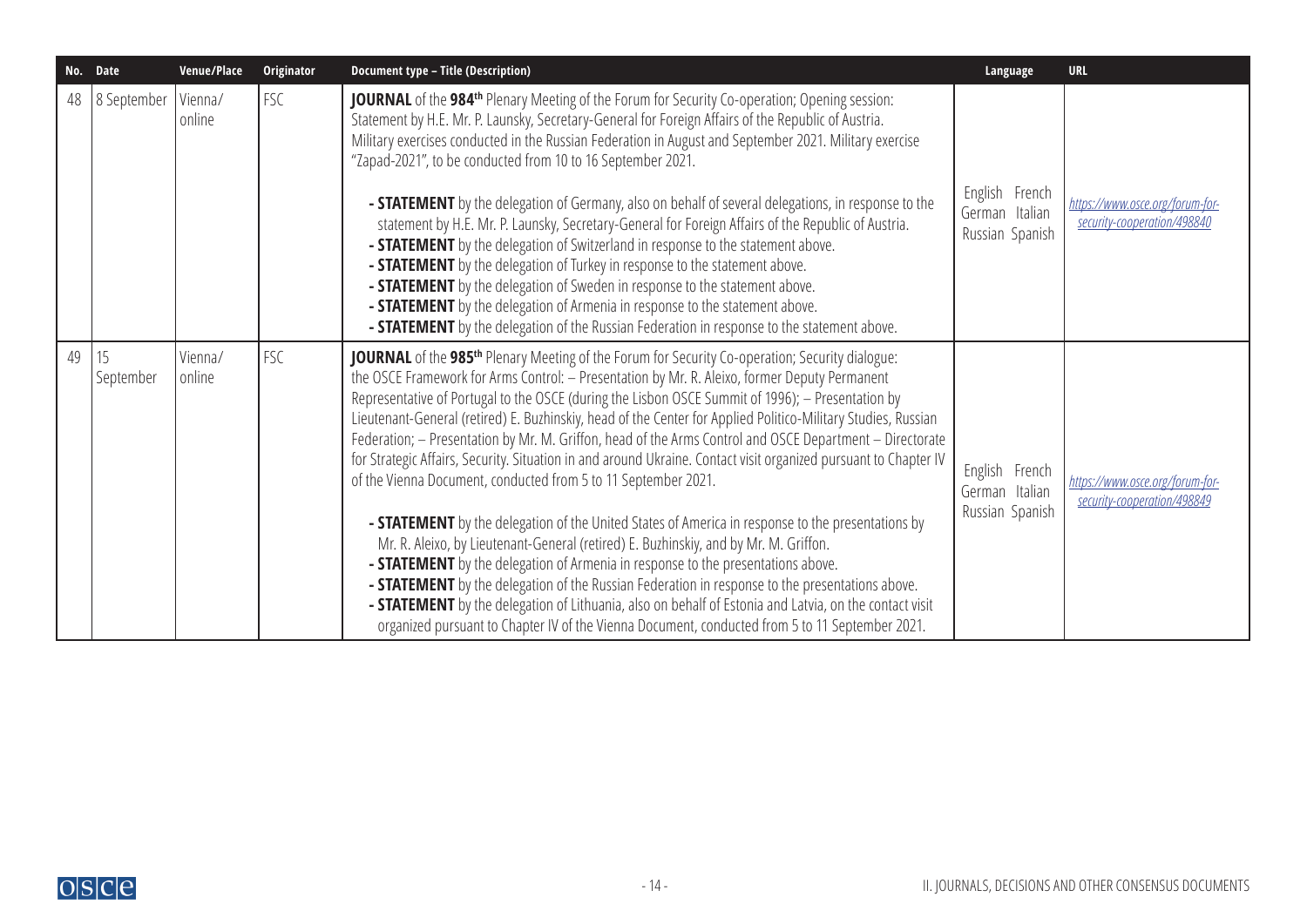|    | No. Date        | Venue/Place       | <b>Originator</b> | <b>Document type - Title (Description)</b>                                                                                                                                                                                                                                                                                                                                                                                                                                                                                                                                                                                                                                                                                                                                                                                                                                                                                                                                                                                                                                                                                                                                                                                                                                                                                                                                                                                                                                                                                                                                                                                                                                                                                                                                                                                                                                                                                                                                                                                                                                                                                                                                                                                                                                                                                                                                                                                                                                                                                                                                                                                                                                              | Language                                            | <b>URL</b>                                        |
|----|-----------------|-------------------|-------------------|-----------------------------------------------------------------------------------------------------------------------------------------------------------------------------------------------------------------------------------------------------------------------------------------------------------------------------------------------------------------------------------------------------------------------------------------------------------------------------------------------------------------------------------------------------------------------------------------------------------------------------------------------------------------------------------------------------------------------------------------------------------------------------------------------------------------------------------------------------------------------------------------------------------------------------------------------------------------------------------------------------------------------------------------------------------------------------------------------------------------------------------------------------------------------------------------------------------------------------------------------------------------------------------------------------------------------------------------------------------------------------------------------------------------------------------------------------------------------------------------------------------------------------------------------------------------------------------------------------------------------------------------------------------------------------------------------------------------------------------------------------------------------------------------------------------------------------------------------------------------------------------------------------------------------------------------------------------------------------------------------------------------------------------------------------------------------------------------------------------------------------------------------------------------------------------------------------------------------------------------------------------------------------------------------------------------------------------------------------------------------------------------------------------------------------------------------------------------------------------------------------------------------------------------------------------------------------------------------------------------------------------------------------------------------------------------|-----------------------------------------------------|---------------------------------------------------|
| 50 | 16<br>September | Vienna/<br>online | PC                | <b>JOURNAL</b> of the 1335 <sup>th</sup> Plenary Meeting of the Permanent Council; Address by H.E. Ms. Margareta<br>Cederfelt, President of the OSCE Parliamentary Assembly. Report by Ambassador Michael Davenport, Head<br>of the OSCE Mission in Kosovo. Update on the extension of the mandate of the OSCE Observer Mission<br>at the Russian checkpoints of Gukovo and Donetsk. Russia's ongoing aggression against Ukraine and<br>illegal occupation of Crimea. Deteriorating situation in Ukraine and continued non-implementation by the<br>Ukrainian authorities of the Minsk agreements. Aggression of Azerbaijan against Artsakh and Armenia with<br>the direct involvement of Turkey and foreign terrorist fighters. Recent developments in Belarus. Situation<br>of human rights in the temporarily occupied Autonomous Republic of Crimea and the city of Sevastopol,<br>Ukraine, and illegal detentions of Crimean Tatars. 30 years since the Baltic States joined the OSCE.<br>- STATEMENT by the delegation of Belgium, also on behalf of several delegations, in response to the<br>report by Ambassador Michael Davenport, Head of the OSCE Mission in Kosovo.<br>- <b>STATEMENT</b> by the delegation of Cyprus in response to the report above.<br>- <b>STATEMENT</b> by the delegation of Spain in response to the report above.<br>- <b>STATEMENT</b> by the delegation of Serbia in response to the report above.<br>- UPDATE by the Chairperson on the extension of the mandate of the OSCE Observer Mission at the Russian<br>checkpoints of Gukovo and Donetsk.<br>- <b>STATEMENT</b> by the delegation of the United Kingdom in response to the update above.<br>- <b>STATEMENT</b> by the Slovenian EU Presidency in response to the update above.<br>- <b>STATEMENT</b> by the delegation of Canada in response to the update above.<br>- <b>STATEMENT</b> by the delegation of Ukraine in response to the update above.<br>- <b>STATEMENT</b> by the delegation of Turkey in response to the update above.<br>- <b>STATEMENT</b> by the delegation of France, also on behalf of Germany, in response to the update<br>above.<br>- <b>STATEMENT</b> by the delegation of Georgia in response to the update above.<br>- <b>STATEMENT</b> by the delegation of the Russian Federation in response to the update above.<br>- <b>STATEMENT</b> by the delegation of Armenia on the aggression of Azerbaijan against Artsakh and<br>Armenia with the direct involvement of Turkey and foreign terrorist fighters.<br>- STATEMENT by the delegation of Latvia, also on behalf of Estonia and Lithuania, on 30 years since the<br>Baltic States joined the OSCE. | English French<br>German Italian<br>Russian Spanish | https://www.osce.org/permanent-<br>council/499191 |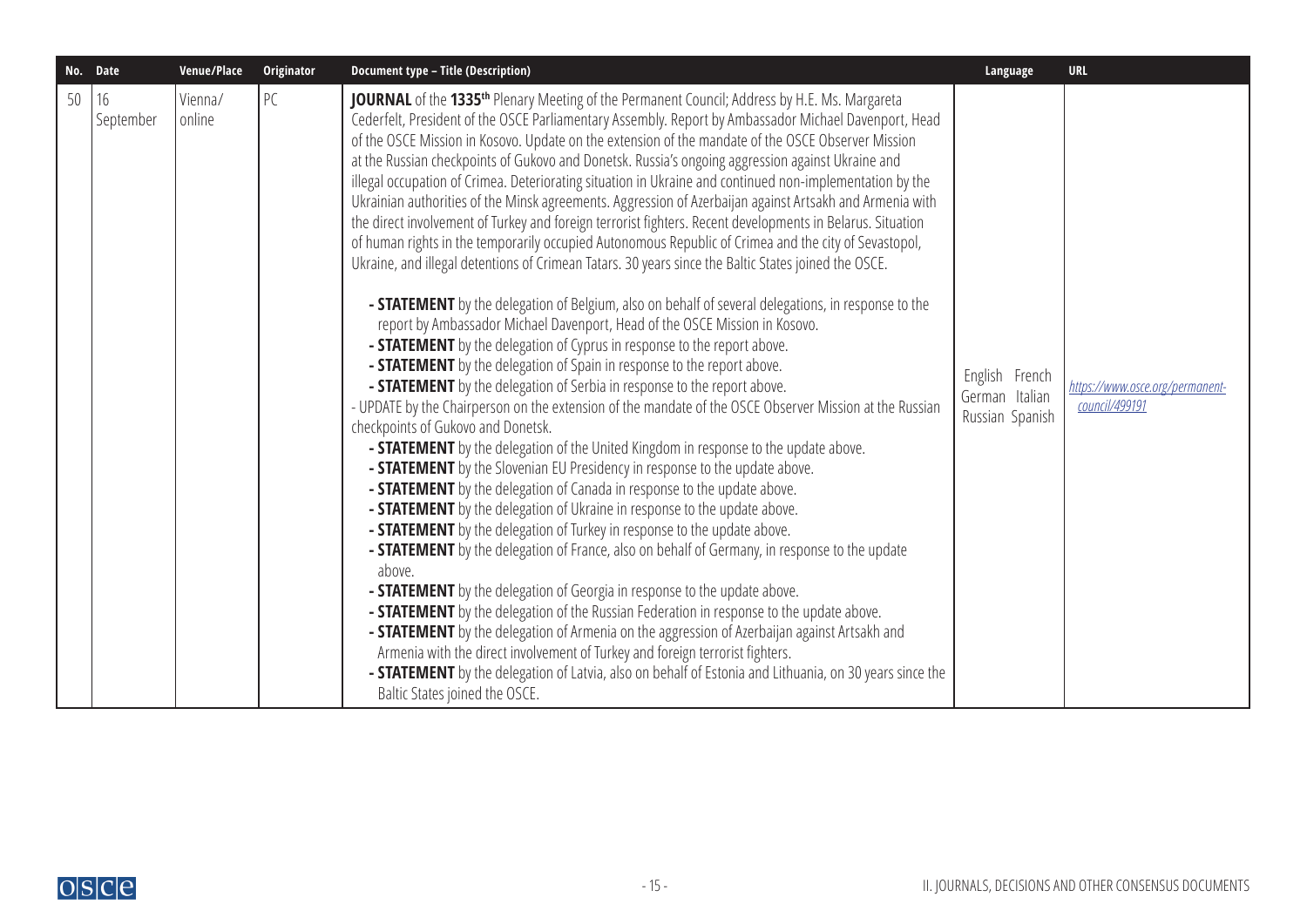| No. Date |                   | Venue/Place       | Originator | Document type - Title (Description)                                                                                                                                                                                                                                                                                                                                                                                                                                                                                                                                                                                                                                                                                                                                                                                                                                                                                                                                                                                                                                                                                                                                                         | Language                                            | <b>URL</b>                                                     |
|----------|-------------------|-------------------|------------|---------------------------------------------------------------------------------------------------------------------------------------------------------------------------------------------------------------------------------------------------------------------------------------------------------------------------------------------------------------------------------------------------------------------------------------------------------------------------------------------------------------------------------------------------------------------------------------------------------------------------------------------------------------------------------------------------------------------------------------------------------------------------------------------------------------------------------------------------------------------------------------------------------------------------------------------------------------------------------------------------------------------------------------------------------------------------------------------------------------------------------------------------------------------------------------------|-----------------------------------------------------|----------------------------------------------------------------|
| 51       | 22<br>  September | Vienna/<br>online | <b>FSC</b> | JOURNAL of the 986 <sup>th</sup> Plenary Meeting of the Forum for Security Co-operation; Security Dialogue: "Risks<br>and Challenges to Security": - Presentation by Air Commodore J. F. Monahan, Head of Air, Space and<br>Cyber Doctrine at the Development, Concepts and Doctrine Centre, Ministry of Defence, United Kingdom;<br>- Presentation by Major General P. N. Muraveika, Deputy Chief of the General Staff of the Armed Forces<br>of the Republic of Belarus; - Presentation by Major General J. Wikman, Deputy Chief of Joint Operations,<br>Sweden. Situation in and around Ukraine.<br><b>- STATEMENT</b> by the delegation of the Russian Federation in response to the presentations by J. F.<br>Monahan, by Major General P. N. Muraveika, and by Major General J. Wikman.<br>- STATEMENT by the delegation of Turkey in response to the presentations above.<br>- <b>STATEMENT</b> by the delegation of Turkey in response to the statement by the delegation of Armenia.<br>- STATEMENT by the delegation of Armenia in response to the presentations above.<br>- <b>STATEMENT</b> by the delegation of the Russian Federation on the situation in and around Ukraine. | English French<br>German Italian<br>Russian Spanish | https://www.osce.org/forum-for-<br>security-cooperation/499200 |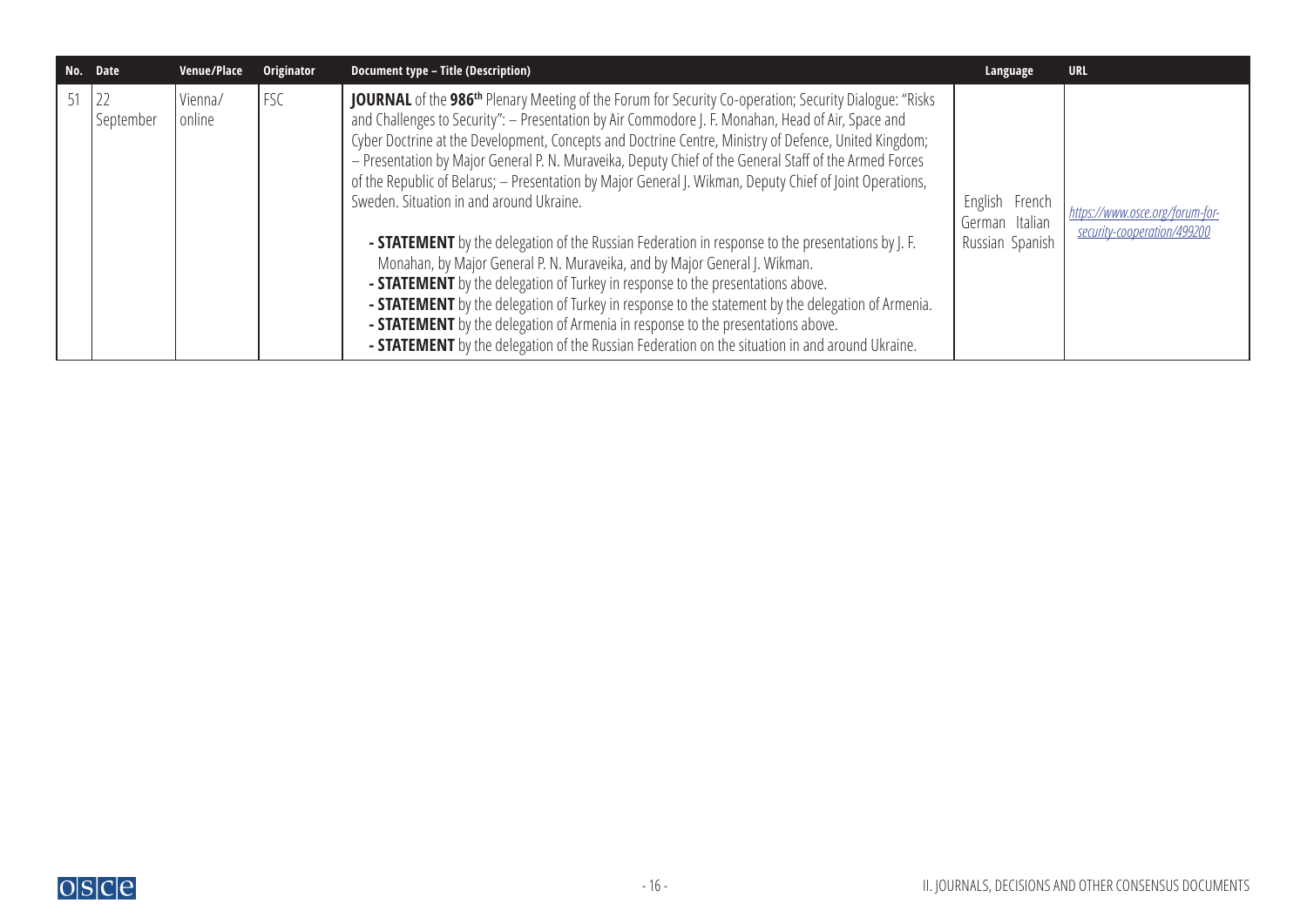|    | No. Date        | Venue/Place       | Originator | Document type - Title (Description)                                                                                                                                                                                                                                                                                                                                                                                                                                                                                                                                                                                                                                                                                                                                                                                                                                                                                                                                                                                                                                                                                                                                                                                                                                                                                                                                                                                                                                                                                                                                                                                                                                                                                                                                                                                                                                                                                                                                                                                                                                                                                                                                                                                                                                                                                                                                                  | Language                                            | <b>URL</b>                                        |
|----|-----------------|-------------------|------------|--------------------------------------------------------------------------------------------------------------------------------------------------------------------------------------------------------------------------------------------------------------------------------------------------------------------------------------------------------------------------------------------------------------------------------------------------------------------------------------------------------------------------------------------------------------------------------------------------------------------------------------------------------------------------------------------------------------------------------------------------------------------------------------------------------------------------------------------------------------------------------------------------------------------------------------------------------------------------------------------------------------------------------------------------------------------------------------------------------------------------------------------------------------------------------------------------------------------------------------------------------------------------------------------------------------------------------------------------------------------------------------------------------------------------------------------------------------------------------------------------------------------------------------------------------------------------------------------------------------------------------------------------------------------------------------------------------------------------------------------------------------------------------------------------------------------------------------------------------------------------------------------------------------------------------------------------------------------------------------------------------------------------------------------------------------------------------------------------------------------------------------------------------------------------------------------------------------------------------------------------------------------------------------------------------------------------------------------------------------------------------------|-----------------------------------------------------|---------------------------------------------------|
| 52 | 23<br>September | Vienna/<br>online | PC         | JOURNAL of the 1336 <sup>th</sup> Plenary Meeting of the Permanent Council; Report by Ambassador Tuula Yrjölä,<br>Director of the Conflict Prevention Centre. Financial Report and Financial Statements for the Year ended<br>31 December 2020 and the Report of the External Auditor. Annual Report of the Audit Committee. Russia's<br>ongoing aggression against Ukraine and illegal occupation of Crimea. Deteriorating situation in Ukraine<br>and continued non-implementation by the Ukrainian authorities of the Minsk agreements. Electoral<br>methodology of the OSCE Office for Democratic Institutions and Human Rights. Foreign interference in the<br>State Duma elections in the Russian Federation held from 17 to 19 September 2021. State Duma, regional<br>and local elections in the Russian Federation held from 17 to 19 September 2021. Early parliamentary and<br>presidential elections in Bulgaria, to be conducted on 14 November 2021.<br>- DECISION No. 1414 on the Financial Report and Financial Statements for the year ended 31 December<br>2020 and the Report of the External Auditor.<br>- DECISION No. 1415 on the OSCE Observer Mission to two Russian checkpoints on the Russian-Ukrainian<br>border.<br>- INTERPRETATIVE STATEMENT by the Slovenian EU Presidency.<br>- INTERPRETATIVE STATEMENT by the delegation of Ukraine.<br>- INTERPRETATIVE STATEMENT by the delegation of the United Kingdom, also on behalf of<br>Canada.<br>- INTERPRETATIVE STATEMENT by the delegation of the United States of America.<br>- INTERPRETATIVE STATEMENT by the delegation of the Russian Federation.<br>- <b>STATEMENT</b> by the delegation of the United Kingdom on the electoral methodology of the OSCE<br>Office for Democratic Institutions and Human Rights.<br>- STATEMENT by the delegation of Germany on the foreign interference in the State Duma elections in<br>the Russian Federation held from 17 to 19 September 2021.<br>- <b>STATEMENT</b> by the delegation of the Netherlands on the above.<br>- <b>STATEMENT</b> by the delegation of Moldova on the State Duma, regional and local elections in the<br>Russian Federation held from 17 to 19 September 2021.<br>- <b>STATEMENT</b> by the delegation of Bulgaria on the early parliamentary and presidential elections in<br>Bulgaria, to be conducted on 14 November 2021. | English French<br>German Italian<br>Russian Spanish | https://www.osce.org/permanent-<br>council/499516 |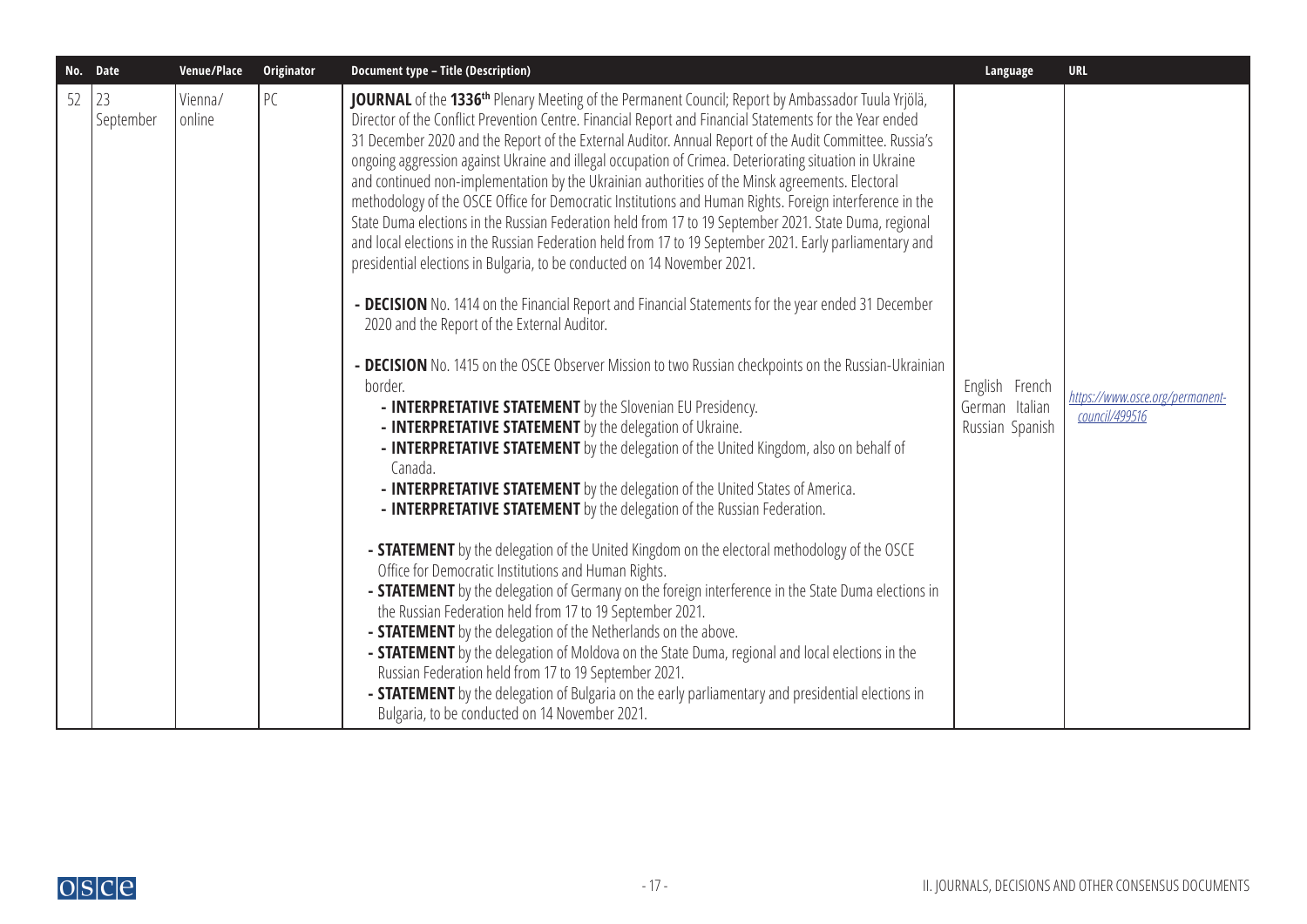| No. Date |                 | Venue/Place       | Originator | <b>Document type - Title (Description)</b>                                                                                                                                                                                                                                                                                                                                                                                                                                                                                                                                                                                                                                                                                                                                                                                                                                                                                                                                                                                                                                                                                                                                                                                                                                                                                                                                                                                                                                                                                                                                                                                                                                                                               | Language                                            | <b>URL</b>                                                     |
|----------|-----------------|-------------------|------------|--------------------------------------------------------------------------------------------------------------------------------------------------------------------------------------------------------------------------------------------------------------------------------------------------------------------------------------------------------------------------------------------------------------------------------------------------------------------------------------------------------------------------------------------------------------------------------------------------------------------------------------------------------------------------------------------------------------------------------------------------------------------------------------------------------------------------------------------------------------------------------------------------------------------------------------------------------------------------------------------------------------------------------------------------------------------------------------------------------------------------------------------------------------------------------------------------------------------------------------------------------------------------------------------------------------------------------------------------------------------------------------------------------------------------------------------------------------------------------------------------------------------------------------------------------------------------------------------------------------------------------------------------------------------------------------------------------------------------|-----------------------------------------------------|----------------------------------------------------------------|
| 53       | 29<br>September | Vienna/<br>online | <b>FSC</b> | JOURNAL of the 987 <sup>th</sup> Plenary Meeting of the Forum for Security Co-operation; Security Dialogue: "The<br>Future of Conventional Arms Control": - Presentation by Ambassador S. Baumann, Federal Government<br>Commissioner for Disarmament and Arms Control and Head of the Directorate-General for International<br>Order, the United Nations and Arms Control at the Federal Foreign Office, Germany; - Presentation by<br>Ambassador I. Sánchez de Lerín García-Ovies, Permanent Representative of Spain to the Conference on<br>Disarmament and Deputy Permanent Representative of Spain to the United Nations Office at Geneva;<br>- Presentation by Mr. A. Yu. Mazur, Deputy Director of the Department for Non-Proliferation and Arms<br>Control, Ministry of Foreign Affairs, Russian Federation; - Presentation by Colonel (ret.) W. Richter, Fellow<br>at the German Institute for International and Security Affairs (Stiftung Wissenschaft und Politik, SWP) in<br>Berlin, Germany. Situation in and around Ukraine.<br>- <b>STATEMENT</b> by the delegation of Armenia in response to the presentations by Ambassador S.<br>Baumann, by Ambassador I. Sánchez de Lerín García-Ovies, by Mr. A. Yu. Mazur, and by Colonel (ret.)<br>W. Richter.<br>- <b>STATEMENT</b> by the delegation of Armenia on the above.<br>- <b>STATEMENT</b> by the delegation of Ukraine on the situation in and around Ukraine.                                                                                                                                                                                                                                                                                       | English French<br>German Italian<br>Russian Spanish | https://www.osce.org/forum-for-<br>security-cooperation/503197 |
| 54       | 30<br>September | Vienna/<br>online | PC         | JOURNAL of the 1337 <sup>th</sup> Plenary Meeting of the Permanent Council; Address by H.E. Mr. Ruslan Kazakbaev,<br>Minister for Foreign Affairs of Kyrgyzstan. Russia's ongoing aggression against Ukraine and illegal occupation<br>of Crimea. Deteriorating situation in Ukraine and continued non-implementation by the Ukrainian<br>authorities of the Minsk agreements. Aggression of Azerbaijan against Artsakh and Armenia with the direct<br>involvement of Turkey and foreign terrorist fighters. Rise of neo-Nazism in the OSCE area as a consequence<br>of the Munich Agreement of 1938. Statement by the Co-Chairs of the OSCE Minsk Group issued on 24<br>September 2021. Permanent deletion by YouTube of RT's German-language channels. Importance of civil<br>society in the OSCE region. The 80 <sup>th</sup> anniversary of the Babyn Yar tragedy. Situation in the north of Kosovo<br>and agreed conclusions in Brussels on 30 September 2021.<br>- <b>STATEMENT</b> by the delegation of Armenia on the aggression of Azerbaijan against Artsakh and<br>Armenia with the direct involvement of Turkey and foreign terrorist fighters.<br>- <b>STATEMENT</b> by the delegation of Latvia on the rise of neo-Nazism in the OSCE area as a consequence<br>of the Munich Agreement of 1938.<br>- <b>STATEMENT</b> by the delegation of Armenia on the statement by the Co-Chairs of the OSCE Minsk<br>Group issued on 24 September 2021.<br>- <b>STATEMENT</b> by the delegation of Azerbaijan on the above.<br>- <b>STATEMENT</b> by the delegation of Turkey on the above.<br>- <b>STATEMENT</b> by the delegation of Germany on permanent deletion by YouTube of RT's German-<br>language channels. | English French<br>German Italian<br>Russian Spanish | https://www.osce.org/permanent-<br>council/500281              |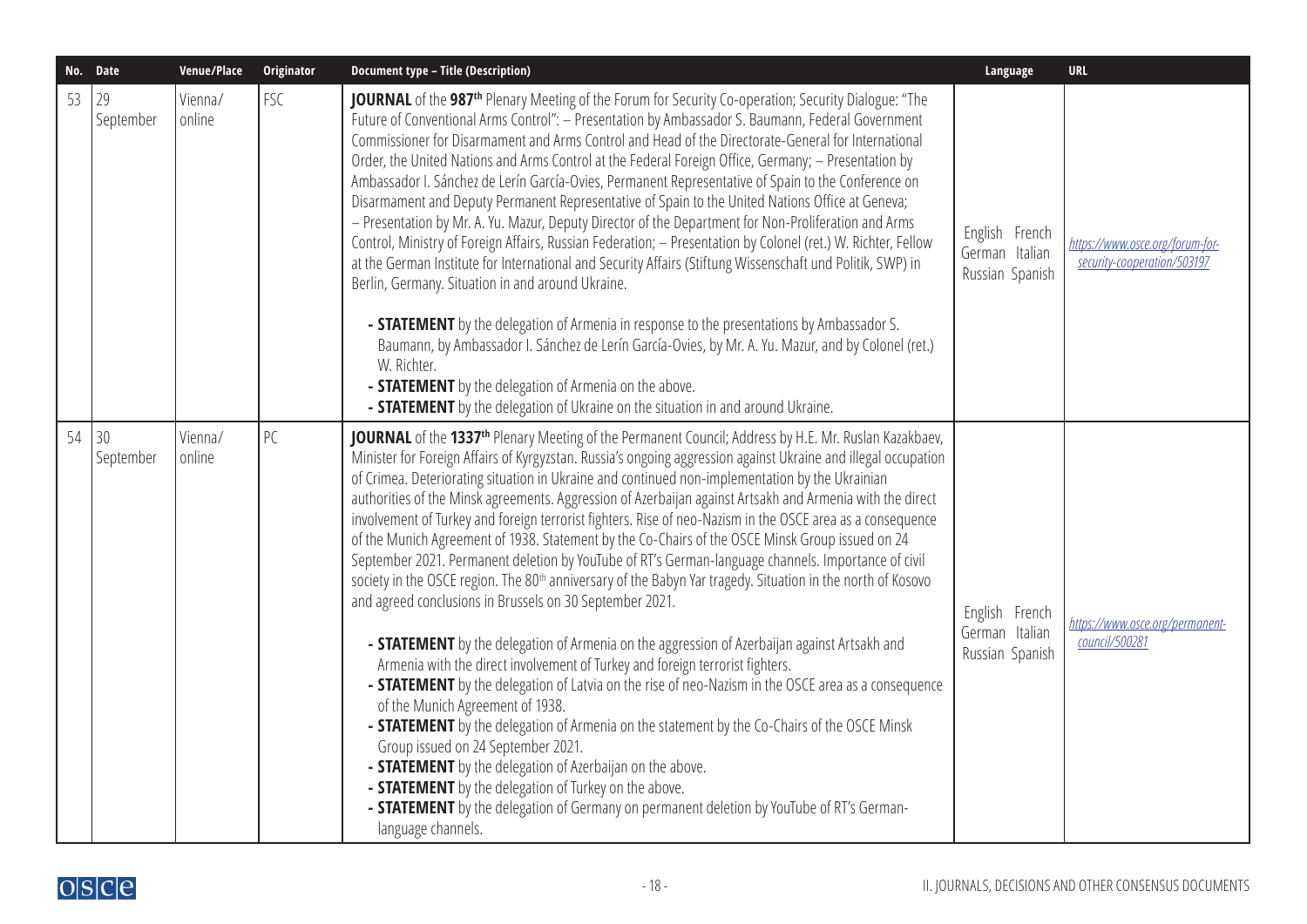## <span id="page-18-0"></span>**III. SELECTED STATEMENTS, REGULAR REPORTS AND CONTRIBUTIONS**

made by the OSCE Chairperson-in-Office and high officials representing OSCE structures, institutions and field activities. This list includes regular reports issued by the OSCE Special Monitoring Mission to Ukraine, as well as the OSCE Observer Mission at the Russian Checkpoints Gukovo and Donetsk. *Statements and contributions made by national delegations during regular plenary meetings are grouped according to the negotiating body they were delivered at PC meetings: [www.osce.org/pc/109624](http://www.osce.org/pc/109624) | FSC meetings: [www.osce.org/fsc/109625](http://www.osce.org/fsc/109625)*

| No. | <b>Date</b> | Venue/Place                       | Originator                        | <b>Document type - Title (Description)</b>                                                                                                                                                                               | Language                        | <b>URL</b>                                                                                     |
|-----|-------------|-----------------------------------|-----------------------------------|--------------------------------------------------------------------------------------------------------------------------------------------------------------------------------------------------------------------------|---------------------------------|------------------------------------------------------------------------------------------------|
| 55  | 12 July     | Ukraine                           | SMM                               | <b>STATUS REPORT</b> presents a general overview of the Special Monitoring Mission to Ukraine (SMM), its<br>main activities and latest news.                                                                             | English<br>Russian<br>Ukrainian | https://www.osce.org/special-<br>monitoring-mission-to-<br>ukraine/492970                      |
| 56  | 13 July     | Russian<br>Federation/<br>Ukraine | OM BCP<br>Gukovo &<br>Donetsk     | <b>WEEKLY UPDATE</b> from the OSCE Observer Mission at Russian Checkpoints Gukovo and Donetsk.                                                                                                                           | English                         | https://www.osce.org/observer-<br>mission-at-russian-checkpoints-<br>gukovo-and-donetsk/492733 |
| 57  | 18 July     | Baku                              | <b>OSCE Centre</b><br>in Ashgabat | <b>INTERVIEW</b> of John MacGregor, Head of OSCE Centre in Ashgabat for the news agency Trend.                                                                                                                           | English<br>Russian              | https://www.osce.org/centre-in-<br>ashgabat/493747                                             |
| 58  | 20 July     | Russian<br>Federation/<br>Ukraine | OM BCP<br>Gukovo &<br>Donetsk     | <b>WEEKLY UPDATE</b> from the OSCE Observer Mission at Russian Checkpoints Gukovo and Donetsk.                                                                                                                           | English                         | https://www.osce.org/observer-<br>mission-at-russian-checkpoints-<br>gukovo-and-donetsk/493375 |
| 59  | 21 July     |                                   | FSC<br>Chairperson                | <b>CLOSING STATEMENT</b> by Ambassador A. Papikyan, Permanent Representative of Armenia to the OSCE<br>and Chairperson of the FSC, as delivered at the 983rd Plenary Meeting of the Forum for Security Co-<br>operation. | English                         | https://www.osce.org/forum-for-<br>security-cooperation/493996                                 |
| 60  | $26$ July   | Ukraine                           | <b>SMM</b>                        | <b>STATUS REPORT</b> presents a general overview of the Special Monitoring Mission to Ukraine (SMM), its<br>main activities and latest news.                                                                             | English<br>Russian<br>Ukrainian | https://www.osce.org/special-<br>monitoring-mission-to-<br>ukraine/494227                      |
| 61  | 27 July     | Russian<br>Federation/<br>Ukraine | OM BCP<br>Gukovo &<br>Donetsk     | <b>WEEKLY UPDATE</b> from the OSCE Observer Mission at Russian Checkpoints Gukovo and Donetsk.                                                                                                                           | English<br>Russian              | https://www.osce.org/observer-<br>mission-at-russian-checkpoints-<br>gukovo-and-donetsk/493813 |
| 62  | 3 August    | Russian<br>Federation/<br>Ukraine | OM BCP<br>Gukovo &<br>Donetsk     | <b>WEEKLY UPDATE</b> from the OSCE Observer Mission at Russian Checkpoints Gukovo and Donetsk.                                                                                                                           | English<br>Russian              | https://www.osce.org/observer-<br>mission-at-russian-checkpoints-<br>gukovo-and-donetsk/494347 |
| 63  | 9 August    | Ukraine                           | <b>SMM</b>                        | <b>STATUS REPORT</b> presents a general overview of the Special Monitoring Mission to Ukraine (SMM), its<br>main activities and latest news.                                                                             | English<br>Russian<br>Ukrainian | https://www.osce.org/special-<br>monitoring-mission-to-<br>ukraine/495262                      |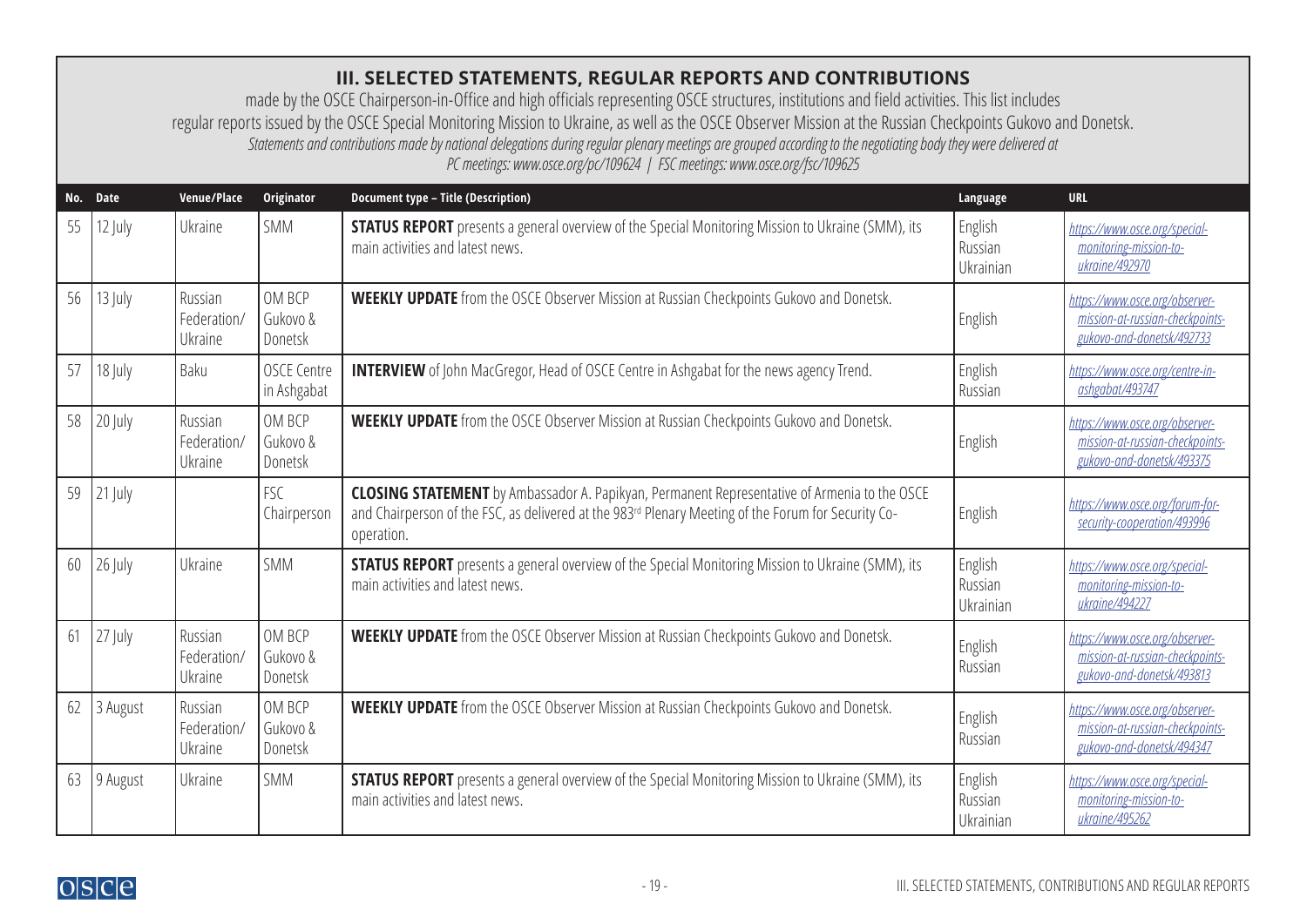| No. Date |             | Venue/Place                       | Originator                    | <b>Document type - Title (Description)</b>                                                                                                                                                            | Language                                                     | <b>URL</b>                                                                                     |
|----------|-------------|-----------------------------------|-------------------------------|-------------------------------------------------------------------------------------------------------------------------------------------------------------------------------------------------------|--------------------------------------------------------------|------------------------------------------------------------------------------------------------|
| 64       | 12 August   | Russian<br>Federation/<br>Ukraine | OM BCP<br>Gukovo &<br>Donetsk | <b>SPOT REPORT</b> by OSCE Observer Mission: 100 <sup>th</sup> Russian convoy of four vehicles crossed into Ukraine and<br>returned through Donetsk Border Crossing Point.                            | English                                                      | https://www.osce.org/observer-<br>mission-at-russian-checkpoints-<br>gukovo-and-donetsk/495094 |
| 65       | 17 August   | Russian<br>Federation/<br>Ukraine | OM BCP<br>Gukovo &<br>Donetsk | <b>WEEKLY UPDATE</b> from the OSCE Observer Mission at Russian Checkpoints Gukovo and Donetsk.                                                                                                        | English                                                      | https://www.osce.org/observer-<br>mission-at-russian-checkpoints-<br>gukovo-and-donetsk/495274 |
| 66       | 20 August   | Vienna/<br>online                 | Ci <sub>0</sub>               | <b>UPDATE</b> by the OSCE Chairperson-in-Office on the Human Dimension Implementation Meeting, as<br>delivered at the 1332 <sup>nd</sup> Special Plenary Meeting of the Permanent Council. (Annex 1). | English<br>French<br>German<br>Italian<br>Russian<br>Spanish | https://www.osce.org/permanent-<br>council/496561                                              |
| 67       | 23 August   | Ukraine                           | SMM                           | <b>STATUS REPORT</b> presents a general overview of the Special Monitoring Mission to Ukraine (SMM), its<br>main activities and latest news.                                                          | English<br>Russian<br>Ukrainian                              | https://www.osce.org/special-<br>monitoring-mission-to-<br>ukraine/496648                      |
| 68       | 24 August   | Russian<br>Federation/<br>Ukraine | OM BCP<br>Gukovo &<br>Donetsk | <b>WEEKLY UPDATE</b> from the OSCE Observer Mission at Russian Checkpoints Gukovo and Donetsk.                                                                                                        | English<br>Russian                                           | https://www.osce.org/observer-<br>mission-at-russian-checkpoints-<br>gukovo-and-donetsk/496300 |
| 69       | 30 August   | Vienna/<br>online                 | Ci <sub>0</sub>               | <b>UPDATE</b> by the OSCE Chairperson-in-Office on the Human Dimension Implementation Meeting, as<br>delivered at the 1333rd Special Plenary Meeting of the Permanent Council. (Annex 1).             | English<br>French<br>German<br>Italian<br>Russian<br>Spanish | https://www.osce.org/node/497722                                                               |
| 70       | 31 August   | Russian<br>Federation/<br>Ukraine | OM BCP<br>Gukovo &<br>Donetsk | <b>WEEKLY UPDATE</b> from the OSCE Observer Mission at Russian Checkpoints Gukovo and Donetsk.                                                                                                        | English<br>Russian                                           | https://www.osce.org/observer-<br>mission-at-russian-checkpoints-<br>gukovo-and-donetsk/496807 |
| 71       | 31 August   | Vienna/<br>online                 | SEC/SG                        | <b>OPENING REMARKS</b> by OSCE Secretary General Helga Maria Schmid at the 2021 Annual Security Review<br>Conference "Back to basics: Our commitments, our security, our OSCE".                       | English                                                      | https://www.osce.org/<br>chairmanship/496768                                                   |
| 72       | 6 September | Ukraine                           | SMM                           | <b>STATUS REPORT</b> presents a general overview of the Special Monitoring Mission to Ukraine (SMM), its<br>main activities and latest news.                                                          | English<br>Russian<br>Ukrainian                              | https://www.osce.org/special-<br>monitoring-mission-to-<br>ukraine/497617                      |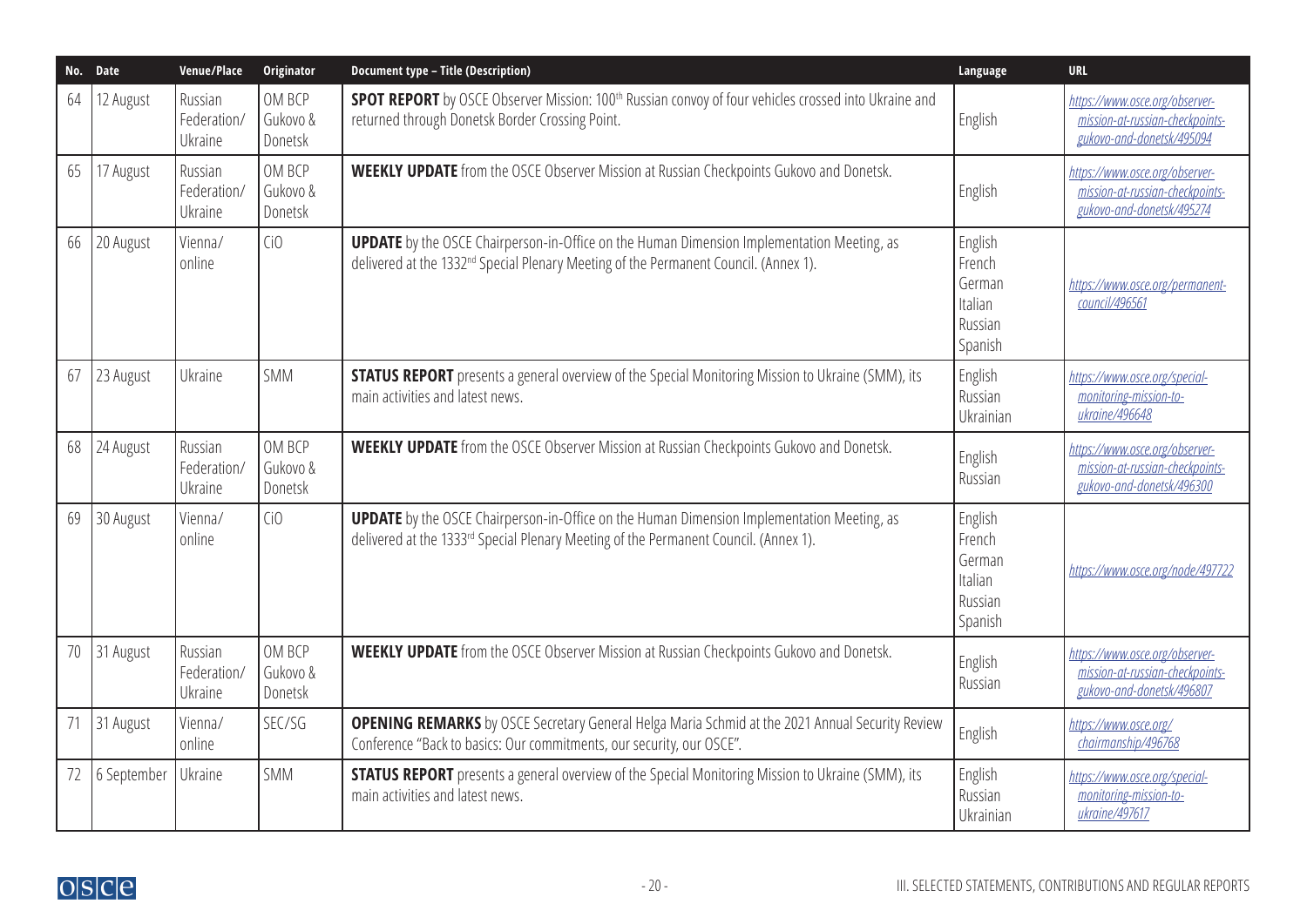| No. Date |                       | Venue/Place                       | <b>Originator</b>             | <b>Document type - Title (Description)</b>                                                                                                                                                                                                                    | Language                        | <b>URL</b>                                                                                     |
|----------|-----------------------|-----------------------------------|-------------------------------|---------------------------------------------------------------------------------------------------------------------------------------------------------------------------------------------------------------------------------------------------------------|---------------------------------|------------------------------------------------------------------------------------------------|
| 73       | 7 September           | Russian<br>Federation/<br>Ukraine | OM BCP<br>Gukovo &<br>Donetsk | <b>WEEKLY UPDATE</b> from the OSCE Observer Mission at Russian Checkpoints Gukovo and Donetsk.                                                                                                                                                                | English<br>Russian              | https://www.osce.org/observer-<br>mission-at-russian-checkpoints-<br>gukovo-and-donetsk/497365 |
| 74       | 9 September           | Prague/<br>online                 | SEC/SG                        | <b>OPENING REMARKS</b> by Helga Maria Schmid, OSCE Secretary General, as delivered at the Concluding<br>Meeting of the 29th OSCE Economic and Environmental Forum.                                                                                            | English                         | https://www.osce.org/oceea/497593                                                              |
| 75       | $9 - 10$<br>September | Tashkent/<br>online               | <b>RFoM</b>                   | <b>OPENING REMARKS</b> by Teresa Ribeiro, OSCE Representative on Freedom of the Media as delivered at<br>the 23rd Central Asia Media Conference on Promoting Public Value of the media in Central Asia.                                                       | English                         | https://www.osce.org/representative-<br>on-freedom-of-media/498498                             |
| 76       | $9 - 10$<br>September | Prague/<br>online                 | <b>OCEEA</b>                  | <b>CLOSING REMARKS</b> by Vuk Žugić, Co-ordinator of OSCE Economic and Environmental Activities, as<br>delivered at the Concluding Meeting of the 29 <sup>th</sup> OSCE Economic and Environmental Forum.                                                     | English                         | https://www.osce.org/oceea/497751                                                              |
| 77       | $9 - 10$<br>September | Prague/<br>online                 | <b>HCNM</b>                   | <b>STATEMENT</b> by Kairat Abdrakhmanov, OSCE High Commissioner on National Minorities, as delivered at<br>the 29th OSCE Economic and Environmental Forum.                                                                                                    | English                         | https://www.osce.org/oceea/498102                                                              |
| 78       | 14<br>September       | Russian<br>Federation/<br>Ukraine | OM BCP<br>Gukovo &<br>Donetsk | <b>WEEKLY UPDATE</b> from the OSCE Observer Mission at Russian Checkpoints Gukovo and Donetsk.                                                                                                                                                                | English<br>Russian              | https://www.osce.org/observer-<br>mission-at-russian-checkpoints-<br>gukovo-and-donetsk/497907 |
| 79       | 20<br>September       | Ukraine                           | <b>SMM</b>                    | <b>STATUS REPORT</b> presents a general overview of the Special Monitoring Mission to Ukraine (SMM), its<br>main activities and latest news.                                                                                                                  | English<br>Russian<br>Ukrainian | https://www.osce.org/special-<br>monitoring-mission-to-<br>ukraine/498879                      |
| 80       | 20<br>September       | Vienna/<br>online                 | SEC/SG                        | REMARKS of the OSCE Secretary General Helga Maria Schmid, as delivered by Director Luca Fratini on<br>behalf of the Secretary General, at the 2021 OSCE Asian Conference on "Common responses to emerging<br>challenges in advancing comprehensive security". | English                         | https://www.osce.org/secretary-<br>general/500263                                              |
| 81       | 21<br>September       | Russian<br>Federation/<br>Ukraine | OM BCP<br>Gukovo &<br>Donetsk | <b>WEEKLY UPDATE</b> from the OSCE Observer Mission at Russian Checkpoints Gukovo and Donetsk.                                                                                                                                                                | English                         | https://www.osce.org/observer-<br>mission-at-russian-checkpoints-<br>gukovo-and-donetsk/498606 |
| 82       | 27<br>September       | Vienna                            | SEC/SG                        | <b>OPENING REMARKS</b> by the OSCE Secretary General, Helga Maria Schmid, as delivered at the ICAT High-<br>Level event on "trafficking in persons and sustainable procurement".                                                                              | English                         | https://www.osce.org/secretary-<br>general/500257                                              |
| 83       | 28<br>September       | Russian<br>Federation/<br>Ukraine | OM BCP<br>Gukovo &<br>Donetsk | <b>WEEKLY UPDATE</b> from the OSCE Observer Mission at Russian Checkpoints Gukovo and Donetsk.                                                                                                                                                                | English<br>Russian              | https://www.osce.org/observer-<br>mission-at-russian-checkpoints-<br>gukovo-and-donetsk/499080 |
| 84       | 29<br>September       | Vienna                            | SEC/SG                        | ADDRESS by the OSCE Secretary General, Helga Maria Schmid, as delivered at the event "Advancing the<br>role of the OSCE in the field of climate and security".                                                                                                | English                         | https://www.osce.org/secretary-<br>general/500257                                              |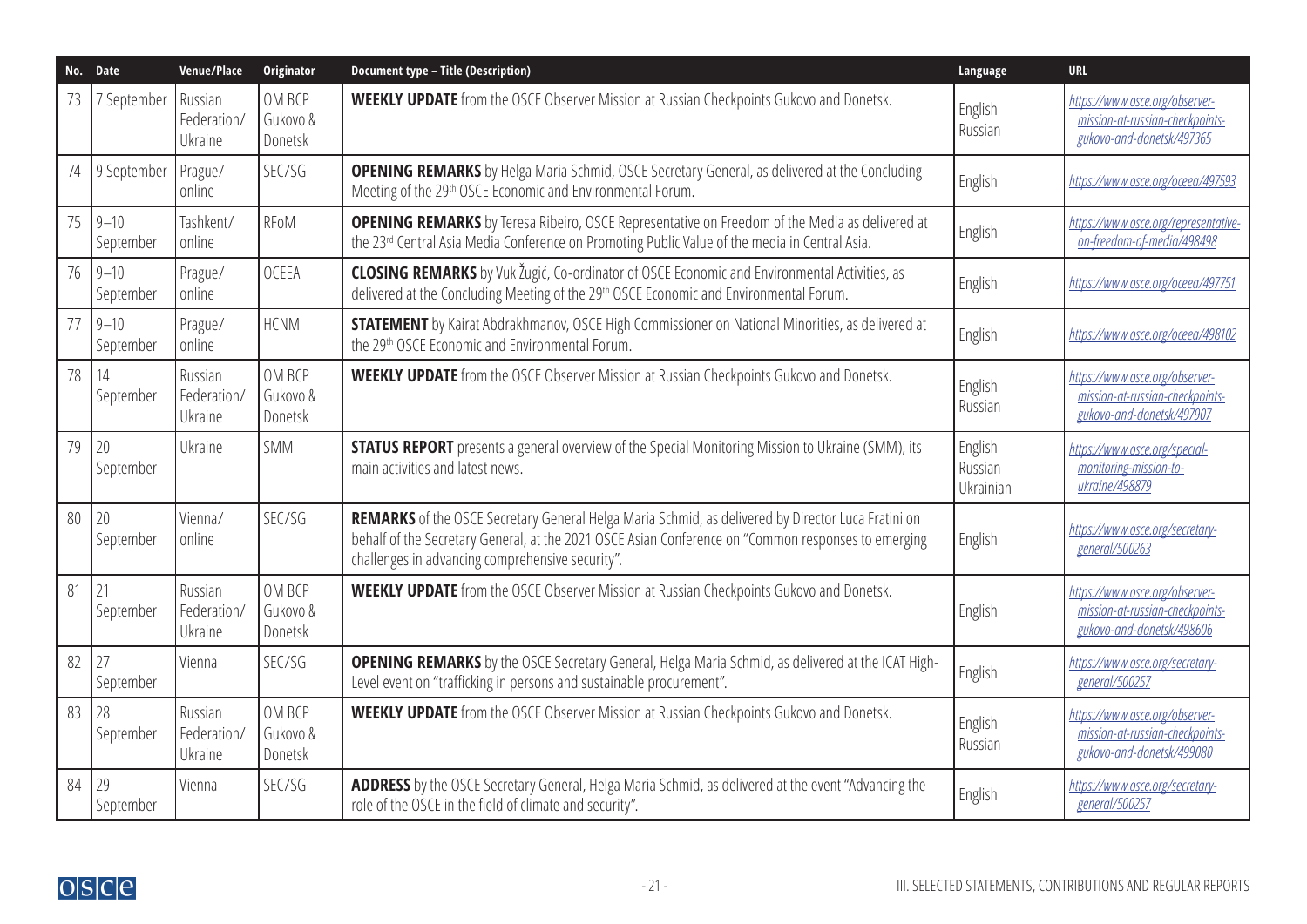<span id="page-21-0"></span>

|    | IV. CONSOLIDATED SUMMARIES - (non-consensus) REPORTS AND AGENDAS<br>released by/at OSCE meetings, events, conferences, seminars and workshops. This section also includes recently released<br>documents related to events that took place last year, or that will take place in the months to come. |                     |                                      |                                                                                                              |                    |                                                                    |  |  |  |
|----|------------------------------------------------------------------------------------------------------------------------------------------------------------------------------------------------------------------------------------------------------------------------------------------------------|---------------------|--------------------------------------|--------------------------------------------------------------------------------------------------------------|--------------------|--------------------------------------------------------------------|--|--|--|
|    | No. Date                                                                                                                                                                                                                                                                                             | Venue/Place         | Originator                           | Document type - Title (Description)                                                                          | Language           | <b>URL</b>                                                         |  |  |  |
| 85 | $9 - 10$<br>September                                                                                                                                                                                                                                                                                | Prague/<br>online   | <b>OCEEA</b>                         | <b>DRAFT AGENDA</b> of the Concluding Meeting of the 29 <sup>th</sup> OSCE Economic and Environmental Forum. | English<br>Russian | https://www.osce.org/oceea/493594                                  |  |  |  |
| 86 | $9 - 10$<br>  September                                                                                                                                                                                                                                                                              | Tashkent/<br>online | RFoM                                 | <b>ANNOTATED DRAFT AGENDA</b> of the 23rd Central Asia Media Conference.                                     | English<br>Russian | https://www.osce.org/representative-<br>on-freedom-of-media/496411 |  |  |  |
| 87 | 16<br>September                                                                                                                                                                                                                                                                                      | online              | <b>SEC</b>                           | <b>OPENING WORKSHOP AGENDA</b> on gender responsive leadership programme.                                    | English            | https://www.osce.org/<br>secretariat/497704                        |  |  |  |
| 88 | $20 - 21$<br>September                                                                                                                                                                                                                                                                               | Vienna/<br>online   | Asian<br>Partners for<br>Cooperation | <b>DRAFT ANNOTATED AGENDA</b> of the 2021 OSCE Asian Conference.                                             | English            | https://www.osce.org/partners-for-<br>cooperation/asian/498996     |  |  |  |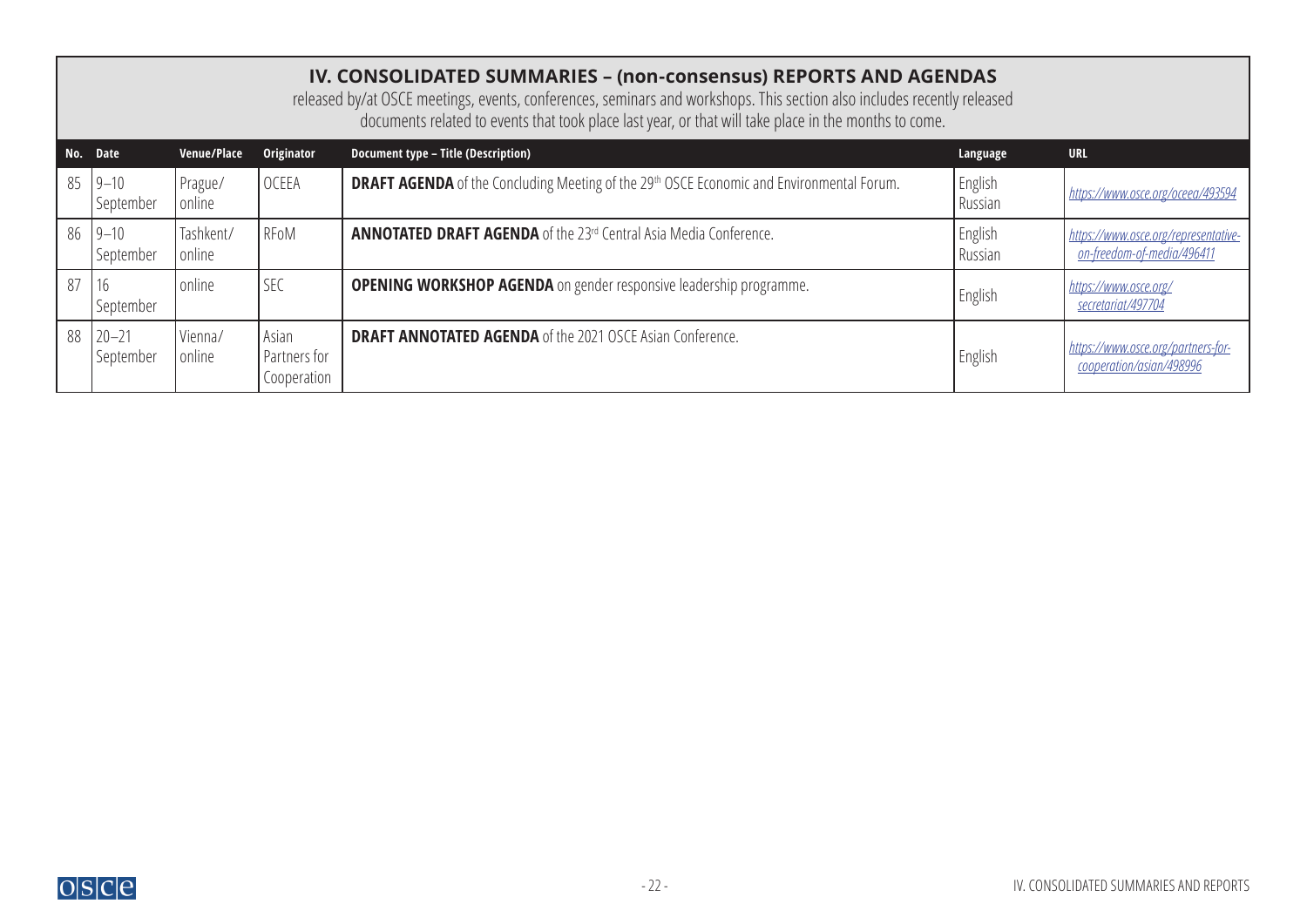|     | <b>V. ELECTION OBSERVATION REPORTS</b><br>prepared by various types of OSCE election missions. This section includes statements or opinions concerning elections in participating States. |                       |                          |                                                                                                                                                                                                                                                     |                                                              |                                                          |  |  |  |  |  |
|-----|-------------------------------------------------------------------------------------------------------------------------------------------------------------------------------------------|-----------------------|--------------------------|-----------------------------------------------------------------------------------------------------------------------------------------------------------------------------------------------------------------------------------------------------|--------------------------------------------------------------|----------------------------------------------------------|--|--|--|--|--|
| No. | Date                                                                                                                                                                                      | Country               | Originator               | <b>Document type - Title (Description)</b>                                                                                                                                                                                                          | Language                                                     | <b>URL</b>                                               |  |  |  |  |  |
| 89  | 11 July                                                                                                                                                                                   | Bulgaria              | ODIHR/IEOM               | <b>STATEMENT</b> of Preliminary Findings and Conclusions on early parliamentary elections held on 11 July<br>2021 in Bulgaria.                                                                                                                      | Bulgarian<br>English                                         | https://www.osce.org/odihr/492622                        |  |  |  |  |  |
| 90  | $11$ July                                                                                                                                                                                 | Moldova               | ODIHR/IEOM               | <b>STATEMENT</b> of Preliminary Findings and Conclusions on early parliamentary elections held on 11 July<br>2021 in Moldova.                                                                                                                       | English<br>Russian<br>Romanian                               | https://www.osce.org/odihr/elections/<br>moldova/492601  |  |  |  |  |  |
| 91  | $11$ July                                                                                                                                                                                 | Bulgaria              | ODIHR/<br><b>LEOM</b>    | FINAL REPORT on the early parliamentary elections held on 11 July 2021 in Bulgaria.                                                                                                                                                                 | Bulgarian<br>English                                         | https://www.osce.org/odihr/elections/<br>bulgaria/502110 |  |  |  |  |  |
| 92  | 15 July                                                                                                                                                                                   | Moldova               | PC/Slovenia-<br>EU       | <b>STATEMENT</b> by the Slovenian EU Presidency on the early parliamentary elections in Moldova, held on 11<br>July 2021, as delivered at the 1324 <sup>th</sup> Plenary Meeting of the Permanent Council.                                          | English<br>French                                            | https://www.osce.org/node/494098                         |  |  |  |  |  |
| 93  | 15 July                                                                                                                                                                                   | Moldova               | PC/Russian<br>Federation | <b>STATEMENT</b> by the Delegation of the Russian Federation on the early parliamentary elections in Moldova,<br>held on 11 July 2021, as delivered at the 1324 <sup>th</sup> Plenary Meeting of the Permanent Council.                             | English<br>Russian                                           | https://www.osce.org/node/494161                         |  |  |  |  |  |
| 94  | 15 July                                                                                                                                                                                   | Moldova               | PC/USA                   | <b>STATEMENT</b> by the Delegation of the United States of America on the early parliamentary elections in<br>Moldova, held on 11 July 2021, as delivered at the 1324 <sup>th</sup> Plenary Meeting of the Permanent Council.                       | English<br>Russian                                           | https://www.osce.org/node/494170                         |  |  |  |  |  |
| 95  | 22 July                                                                                                                                                                                   | Czech<br>Republic     | PC/Czech<br>Republic     | <b>STATEMENT</b> by the Delegation of the Czech Republic on the parliamentary elections in the Czech Republic,<br>to be held on 8 and 9 October 2021, as delivered at the 1325 <sup>th</sup> Plenary Meeting of the Permanent Council.<br>(Annex 3) | English<br>French<br>German<br>Italian<br>Russian<br>Spanish | https://www.osce.org/node/494500                         |  |  |  |  |  |
| 96  | 5 August                                                                                                                                                                                  | Russian<br>Federation | PC/USA                   | <b>STATEMENT</b> by the Delegation of the United States of America on no OSCE observation of the Russian<br>Federation's State Duma elections, as delivered at the 1328 <sup>th</sup> Plenary Meeting of the Permanent Council.                     | English<br>Russian                                           | https://www.osce.org/node/495154                         |  |  |  |  |  |
| 97  | 5 August                                                                                                                                                                                  | Russian<br>Federation | PC/Russian<br>Federation | <b>STATEMENT</b> by the Delegation of the Russian Federation on no OSCE observation of the Russian<br>Federation's State Duma elections, as delivered at the 1328 <sup>th</sup> Plenary Meeting of the Permanent Council.                           | English<br>Russian                                           | https://www.osce.org/node/495160                         |  |  |  |  |  |
| 98  | $23 - 26$<br>August                                                                                                                                                                       | Canada                | ODIHR/NAM                | <b>NEEDS ASSESSMENT MISSION REPORT</b> on the early federal elections held on 20 September 2021 in<br>Canada.                                                                                                                                       | English                                                      | https://www.osce.org/odihr/elections/<br>canada/496888   |  |  |  |  |  |
| 99  | 26 August<br>$-15$<br>September                                                                                                                                                           | Georgia               | ODIHR/EOM                | <b>INTERIM REPORT</b> on the local elections held on 2 October in Georgia.                                                                                                                                                                          | English<br>Georgian                                          | https://www.osce.org/odihr/elections/<br>georgia/498261  |  |  |  |  |  |



<span id="page-22-0"></span>┑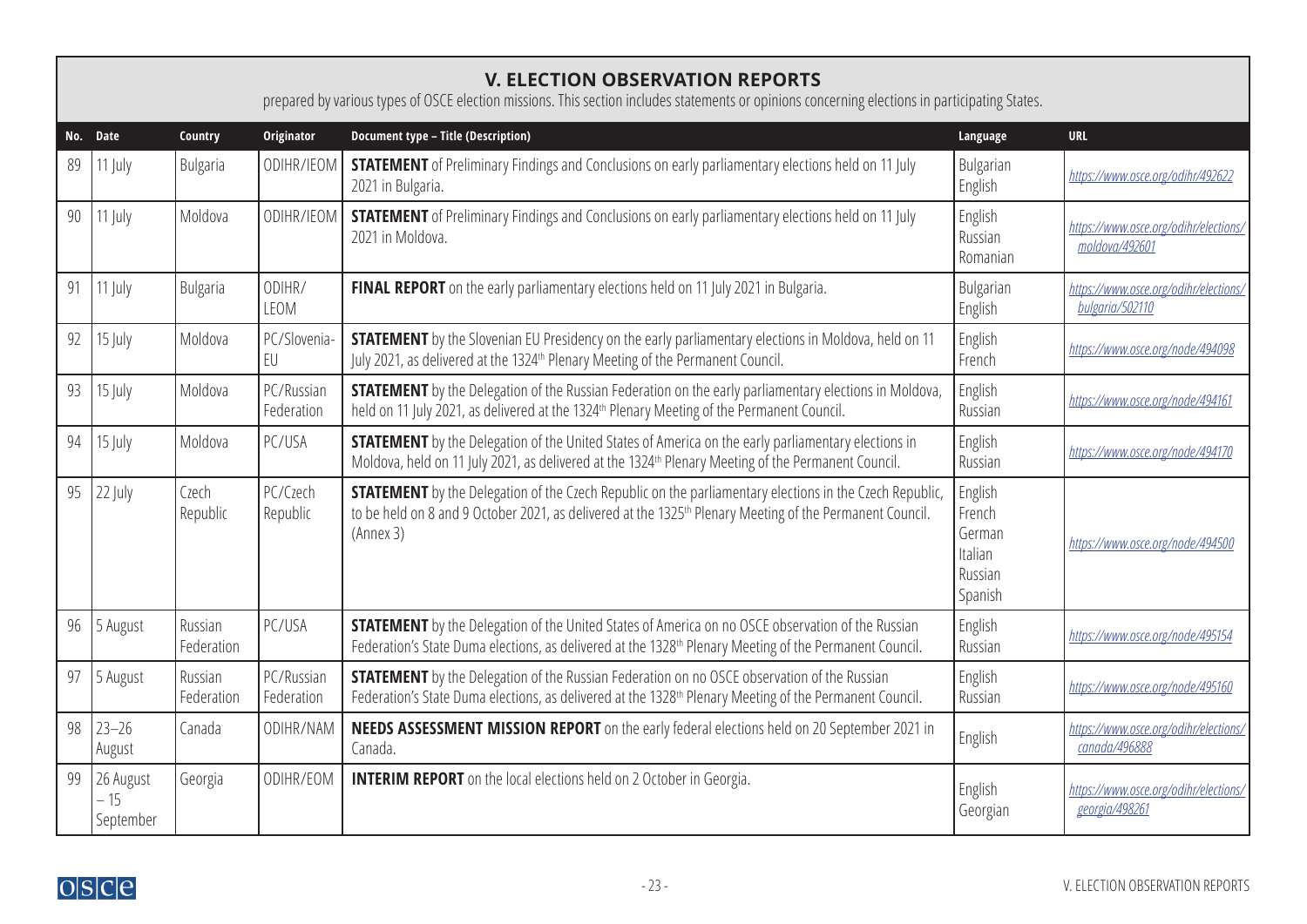| No. Date |                       | Country               | <b>Originator</b>        | <b>Document type - Title (Description)</b>                                                                                                                                                                                                                                                                                                             | Language                          | <b>URL</b>                                                      |
|----------|-----------------------|-----------------------|--------------------------|--------------------------------------------------------------------------------------------------------------------------------------------------------------------------------------------------------------------------------------------------------------------------------------------------------------------------------------------------------|-----------------------------------|-----------------------------------------------------------------|
| 100      | 2 September           | Russian<br>Federation | PC/USA                   | <b>STATEMENT</b> by the Delegation of the United States of America on concerns over intensifying repression<br>in the Russian Federation ahead of the elections to the State Duma, to be held on 19 September 2021, as<br>delivered at the 1334 <sup>th</sup> Plenary Meeting of the Permanent Council.                                                | English<br>Russian                | https://www.osce.org/node/498822                                |
| 101      | 2 September           | Russian<br>Federation | PC/Slovenia-<br>EU       | <b>STATEMENT</b> by the Slovenian EU Presidency on concerns over intensifying repression in the Russian<br>Federation ahead of the elections to the State Duma, to be held on 19 September 2021, as delivered at the<br>1334 <sup>th</sup> Plenary Meeting of the Permanent Council.                                                                   | English                           | https://www.osce.org/node/498825                                |
| 102      | 2 September           | Russian<br>Federation | PC/Norway                | <b>STATEMENT</b> by the Delegation of Norway on concerns over intensifying repression in the Russian<br>Federation ahead of the elections to the State Duma, to be held on 19 September 2021, as delivered at the<br>1334 <sup>th</sup> Plenary Meeting of the Permanent Council.                                                                      | English                           | https://www.osce.org/node/498828                                |
| 103      | $7 - 27$<br>September | North<br>Macedonia    | ODIHR/EOM                | <b>INTERIM REPORT</b> on the local elections foreseen to be held on 17 October 2021 in North Macedonia.                                                                                                                                                                                                                                                | Albanian<br>English<br>Macedonian | https://www.osce.org/odihr/elections/<br>north-macedonia/499414 |
| 104      | 23<br>September       | Russian<br>Federation | PC/Russian<br>Federation | <b>STATEMENT</b> by the delegation of the Russian Federation on the electoral methodology of the OSCE Office<br>for Democratic Institutions and Human Rights, as delivered at the 1334 <sup>th</sup> Plenary Meeting of the Permanent<br>Council.                                                                                                      | English<br>Russian                | https://www.osce.org/node/499567                                |
| 105      | 23<br>September       | Russian<br>Federation | PC/Russian<br>Federation | <b>FURTHER STATEMENT</b> by the delegation of the Russian Federation on the electoral methodology of the<br>OSCE Office for Democratic Institutions and Human Rights, as delivered at the 1334 <sup>th</sup> Plenary Meeting of the<br>Permanent Council.                                                                                              | English<br>Russian                | https://www.osce.org/node/499573                                |
| 106      | 23<br>September       | Russian<br>Federation | PC/USA                   | <b>STATEMENT</b> by the delegation of the United States of America in response to the statement by the<br>delegation of the Russian Federation on the electoral methodology of the OSCE Office for Democratic<br>Institutions and Human Rights, as delivered at the 1334 <sup>th</sup> Plenary Meeting of the Permanent Council.                       | English<br>Russian                | https://www.osce.org/node/499579                                |
| 107      | 23<br>September       | Russian<br>Federation | PC/Russian<br>Federation | <b>STATEMENT</b> by the delegation of the Russian Federation on foreign interference in the State Duma<br>elections in the Russian Federation held from 17 to 19 September 2021, as delivered at the 1334 <sup>th</sup> Plenary<br>Meeting of the Permanent Council.                                                                                   | English<br>Russian                | https://www.osce.org/node/499582                                |
| 108      | 23<br>September       | Russian<br>Federation | PC/USA                   | <b>STATEMENT</b> by the delegation of the United States of America in response to the statement by the<br>delegation of the Russian Federation on foreign interference in the State Duma elections in the Russian<br>Federation held from 17 to 19 September 2021, as delivered at the 1334 <sup>th</sup> Plenary Meeting of the<br>Permanent Council. | English<br>Russian                | https://www.osce.org/node/499594                                |
| 109      | 23<br>September       | Russian<br>Federation | PC/Slovenia-<br>EU       | <b>STATEMENT</b> by the Slovenian EU Presidency on the State Duma, regional and local elections in the<br>Russian Federation held from 17 to 19 September 2021, as delivered at the 1334 <sup>th</sup> Plenary Meeting of the<br>Permanent Council.                                                                                                    | English                           | https://www.osce.org/node/499600                                |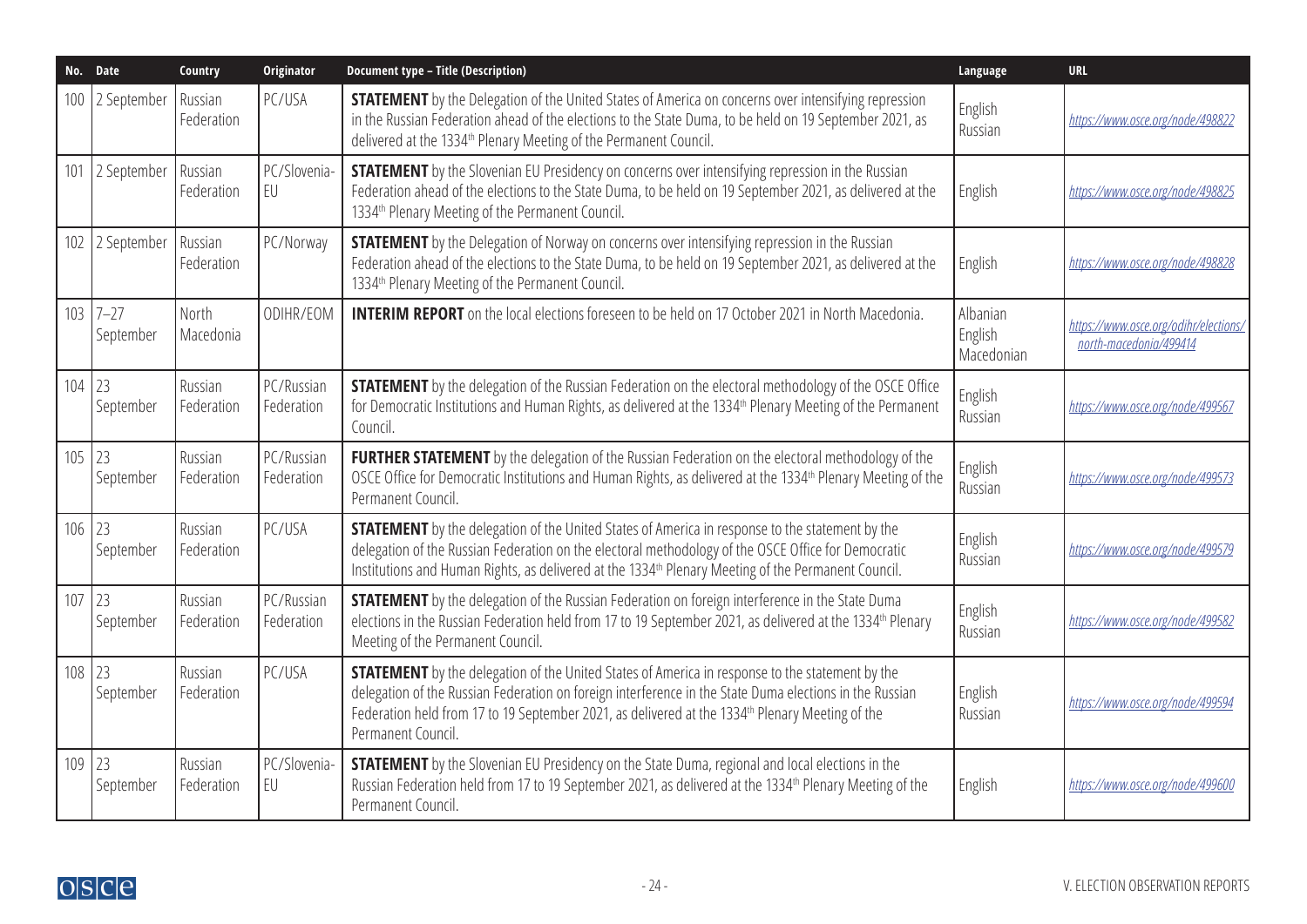|            | No. Date  | Country               | Originator               | Document type - Title (Description)                                                                                                                                                                                                                                    | Language           | <b>URL</b>                       |
|------------|-----------|-----------------------|--------------------------|------------------------------------------------------------------------------------------------------------------------------------------------------------------------------------------------------------------------------------------------------------------------|--------------------|----------------------------------|
| $110$ 23   | September | Russian<br>Federation | PC/USA                   | <b>STATEMENT</b> by the Delegation of the United States of America on the State Duma, regional and local<br>elections in the Russian Federation held from 17 to 19 September 2021, as delivered at the 1334 <sup>th</sup> Plenary<br>Meeting of the Permanent Council. | English<br>Russian | https://www.osce.org/node/499609 |
| 111        | September | Russian<br>Federation | PC/Ukraine               | <b>STATEMENT</b> by the Delegation of Ukraine on the State Duma, regional and local elections in the<br>Russian Federation held from 17 to 19 September 2021, as delivered at the 1334 <sup>th</sup> Plenary Meeting of the<br>Permanent Council.                      | English            | https://www.osce.org/node/499615 |
| $112$   23 | September | Russian<br>Federation | PC/Russian<br>Federation | <b>STATEMENT</b> by the Delegation of the Russian Federation on the State Duma, regional and local elections<br>in the Russian Federation held from 17 to 19 September 2021, as delivered at the 1334 <sup>th</sup> Plenary Meeting of<br>the Permanent Council.       | English<br>Russian | https://www.osce.org/node/499621 |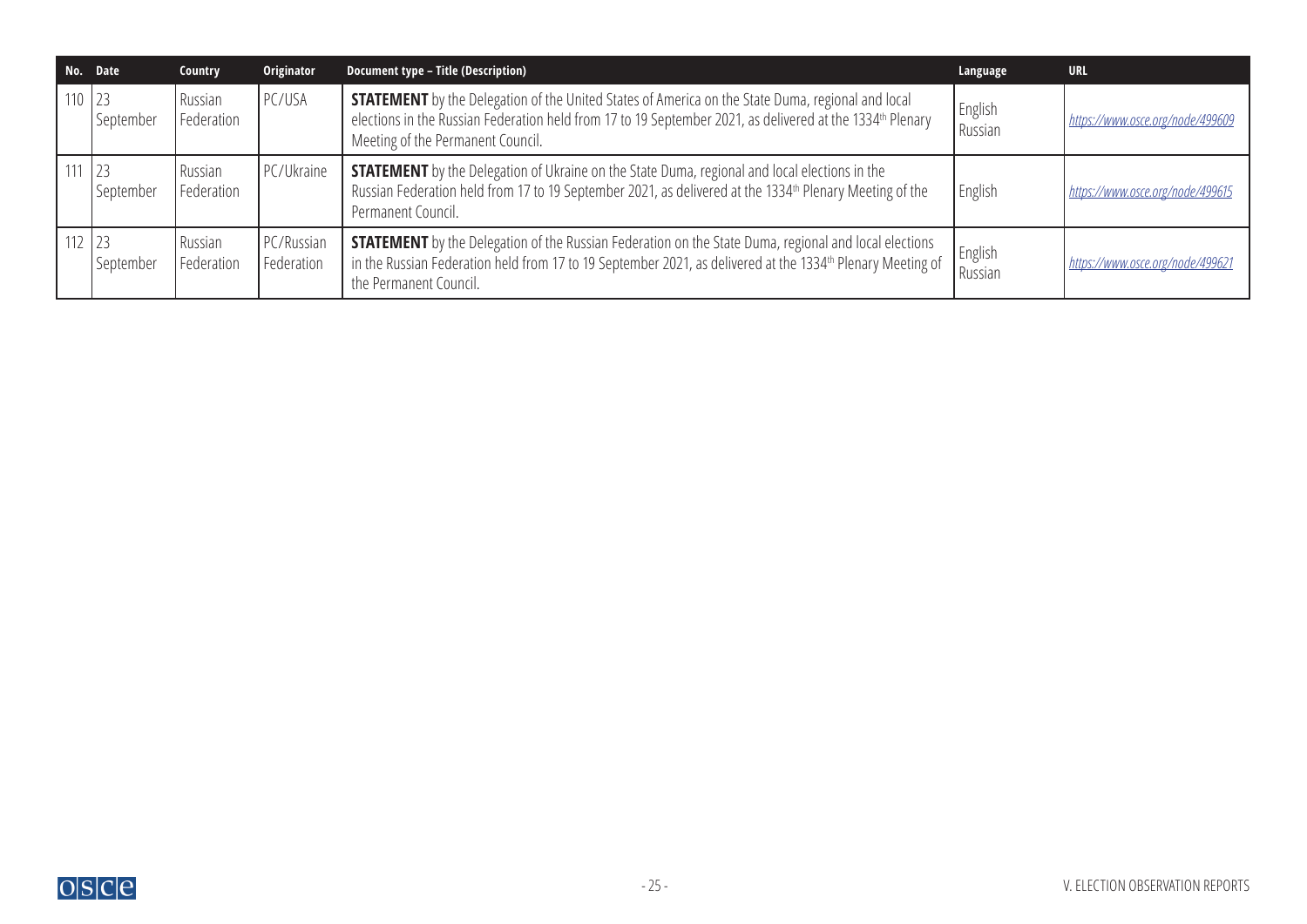## <span id="page-25-0"></span>**VI. SELECTED INTEREST AND REFERENCE DOCUMENTS**

This section includes various items relating to events or specific activities within the three OSCE dimensions.

|     | No. Date                             | Venue                     | <b>Originator</b>   | <b>Document type - Title (Description)</b>                                                                                                               | Language            | <b>URL</b>                                                         |
|-----|--------------------------------------|---------------------------|---------------------|----------------------------------------------------------------------------------------------------------------------------------------------------------|---------------------|--------------------------------------------------------------------|
| 113 | $\frac{5 \text{ July}}{2 \text{ J}}$ |                           | FSC/USA             | <b>BEST PRACTICE GUIDE</b> on National Procedures for the Destruction of Small Arms and Light Weapons.                                                   | English             | https://www.osce.org/forum-for-<br>security-cooperation/492949     |
|     | 114   $9$ July                       | Georgia                   | <b>ODIHR</b>        | Third REPORT on the Nomination and Appointment of Supreme Court Judges in Georgia.                                                                       | English<br>Georgian | https://www.osce.org/odihr/492115                                  |
| 115 | 12 July                              | Albania                   | OPA                 | REPORT on an Inclusive approach to security sector governance and the "Theseus Debt".                                                                    | Albanian<br>English | https://www.osce.org/presence-in-<br>albania/492604                |
| 116 | 22 July                              | Armenia                   | RFoM                | LEGAL ANALYSIS of the Law of the Republic of Armenia "On Audiovisual Media", as adopted on 16 July<br>2020.                                              | English             | https://www.osce.org/representative-<br>on-freedom-of-media/493522 |
| 117 | $22$ July                            | Serbia                    | OM Serbia           | REPORT on the Monitoring of Peer Elections to the State Prosecutors' Council of the Republic of Serbia.                                                  | English<br>Serbian  | https://www.osce.org/mission-to-<br>serbia/493558                  |
| 118 | 22 July                              | Albania                   | OPA                 | <b>CALL FOR PARTICIPANTS</b> - simulation-based training in combating human trafficking.                                                                 | Albanian            | https://www.osce.org/presence-in-<br>albania/493546                |
| 119 | 28 July                              | Bosnia and<br>Herzegovina | OMBaH               | HATE MONITOR REPORT, June 2021.                                                                                                                          | Bosnian<br>English  | https://www.osce.org/mission-to-<br>bosnia-and-herzegovina/493837  |
| 120 | 2 August                             |                           | <b>ODIHR</b>        | REPORT on Regularization of Migrants in an Irregular Situation in the OSCE Region: Recent Developments,<br>Points for Discussion and Recommendations.    | English             | https://www.osce.org/odihr/494251                                  |
| 121 | 23 August                            | Georgia                   | <b>ODIHR</b>        | FINAL REPORT on the Nomination and Appointment of Supreme Court Judges in Georgia.                                                                       | English<br>Georgian | https://www.osce.org/odihr/496261                                  |
| 122 | 27 August                            | Bosnia and<br>Herzegovina | OMBaH               | HATE MONITOR REPORT, July 2021.                                                                                                                          | Bosnian<br>English  | https://www.osce.org/mission-to-<br>bosnia-and-herzegovina/496669  |
| 123 | 7 September                          | Bosnia and<br>Herzegovina | OSR/CTHB<br>OSCE PA | RECOMMENDATIONS Following the Visits to Bosnia and Herzegovina on 22-25 March and 11-14 July<br>2021.                                                    | Bosnian<br>English  | https://www.osce.org/node/497374                                   |
| 124 | 10<br>September                      | Poland                    | ODIHR               | <b>URGENT OPINION</b> on Draft Amendments to the Aliens Act, and the Act on Granting Protection to Aliens<br>on the Territory of the Republic of Poland. | English<br>Polish   | https://www.osce.org/odihr/elections/<br>poland/498252             |
| 125 | 10 <sup>°</sup><br>September         | online                    | <b>SEC</b>          | Gender Responsive Leadership Programme <b>BROCHURE</b> .                                                                                                 | English             | https://www.osce.org/<br>secretariat/497698                        |